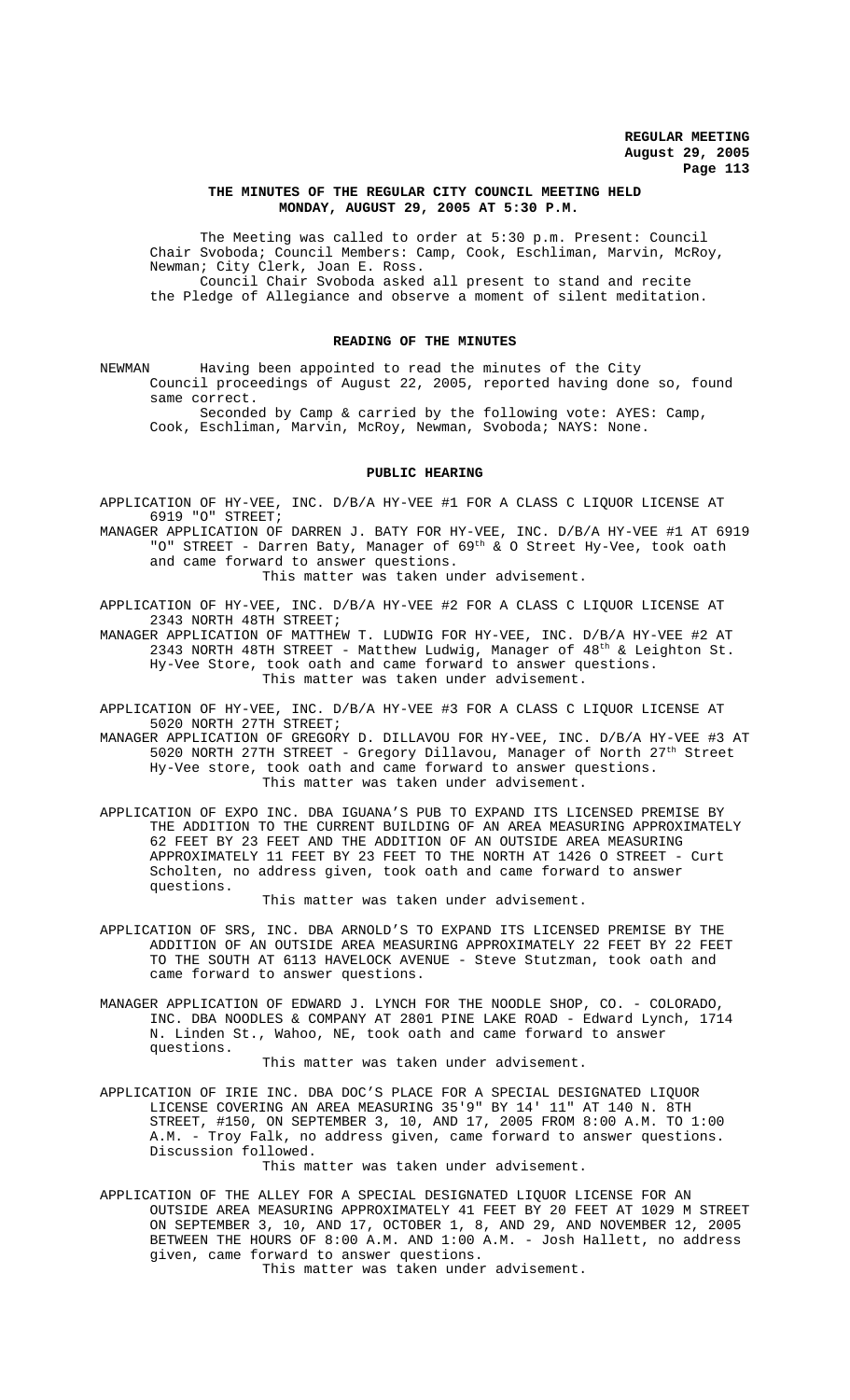COZ 05004 - APPLICATION OF REALTY TRUST GROUP, INC. FOR A CHANGE OF ZONE FROM AG AGRICULTURAL DISTRICT TO R-3 RESIDENTIAL DISTRICT ON PROPERTY GENERALLY LOCATED AT SOUTH 84TH STREET AND OLD CHENEY ROAD; DESIGNATING SAID PROPERTY AS A PLANNED UNIT DEVELOPMENT; AND FOR APPROVAL OF A DEVELOPMENT PLAN FOR 28 MULTI-FAMILY UNITS AND 22,000 SQUARE FEET OF COMMERCIAL/RETAIL FLOOR AREA IN THE UNDERLYING R-3 RESIDENTIAL DISTRICT WITH REQUESTED WAIVERS OF THE REQUIRED PRELIMINARY PLAT PROCESS AND MODIFICATIONS TO THE ZONING ORDINANCE AND LAND SUBDIVISION ORDINANCE Brian Carstens, 601 Old Cheney Road., Suite C, came forward representing Realty Trust Group, Inc. to explain the project.

Mike Marsh, Principal owner of Realty Trust Group, Inc., 2300 S. 48<sup>th</sup> St., Ste. 1, came forward to discuss the use of this development. Marvin Krout, Director of Planning Dept., came forward to answer questions. Discussion followed. Discussion followed.

Rick Peo, Assistant City Attorney, came forward to answer questions. Discussion followed.

Mr. Marsh came forward for rebuttal. Discussion followed. This matter was taken under advisement.

AMENDING ORDINANCE NO. 17381 TO ALLOW PREPARATION OF DETAILED PLANS AND SPECIFICATIONS FOR A MEDIAN ALONG SOUTH 56TH STREET BETWEEN MADALYN ROAD AND OLD CHENEY ROAD AS WELL AS TO ALLOW PREPARATION OF DETAILED PLANS AND SPECIFICATIONS AND CONSTRUCTION OF A WEST LEG TO THE SOUTH 56TH AND SHADOW PINES DRIVE INTERSECTION WHICH WILL CONNECT SOUTH 56TH STREET TO STEPHANIE LANE. (RELATED ITEMS: 05-129, 05R-178);

APPROVING THE REMOVAL OF THE EXISTING BARRICADE IN CUMBERLAND DRIVE AT THE COMMON LINE OF COLONIAL ACRES  $2^{ND}$  ADDITION AND JERROLD HEIGHTS  $2^{ND}$ ADDITION Roger Figard, City Engineer, came forward to explain three very separate and distinct changes to these items. Discussion followed. Larry Albers, representing Urology PC, came forward to state the map shows the median along 56<sup>th</sup> St. between Madalyn and Old Cheney and

asked if it shouldn't be Madalyn to Shadow Pine.

Mr. Figard stated he was correct it should be Madalyn to Shadow Pine.

Sheri Smith, 5500 Pine Lake Rd., Administration of Urology PC, came forward in opposition. Discussion followed.

Danny Walker, 427 "E" Street, came forward in opposition.

Andy Lahr, 6952 S. 53rd Court, came forward in favor of building the Shadow Pines Extension. Discussion followed.

Joe Bentler, 5735 Shadow Pines Dr., President of the Shadow Pines Townhouse Assn., came forward in favor of an extension of Shadow Pines Dr. to Stephanie Dr. Discussion followed.

Ray Hurd, 5430 Happy Hollow Lane, came forward in favor of opening Cumberland Dr. and putting a traffic light in at Madalyn Rd. Discussion followed.

Eric Clyne, 5241 Happy Hollow Lane, came forward against opening Stephanie Lane. Discussion followed.

Mel Bargas, 6730 Stephanie Lane, came forward against opening Stephanie Lane.

Karen DeBoer, 6930 Stephanie Lane, came forward in favor of opening Madalyn Rd.

William Dye, 5301 Happy Hollow Lane, stated he believes opening up and placing a traffic light at Madalyn Rd. is the solution.

Ken Doty, 6812 Stephanie Lane, came forward in favor of opening up Cumberland Dr.,putting in a traffic light at Madalyn Rd. with a North turn on to Madalyn and is opposed to a right on right turn. Discussion followed.

This matter was taken under advisement.

AMENDING ORDINANCE NO. 18214 TO ALLOW PREPARATION OF DETAILED PLANS AND SPECIFICATIONS FOR A MEDIAN ALONG PIONEERS BOULEVARD FROM THE EAST LEG OF THE SOUTH 70TH STREET INTERSECTION EASTERLY TO THE INTERSECTION OF PAGODA LANE - Roger Figard, City Engineer, came forward to explain the conflicting information on the Fact Sheet and to state this is the conflicting information on the final design. Discussion followed<br>authorization to proceed with the final design. Discussion followed

Mark Hunzeker, 1045 Lincoln Mall, Suite 200, came forward representing Bill and Terri Allen, to discuss the median design. Discussion followed.

Beth Nelsen, 6315 O Street, came forward representing the Monarch owned by Eastmont Tower at  $78^{\text{th}}$  St. & Pioneer Blvd., in opposition to the median as it is being proposed. Discussion followed.

William Collins, 7405 Pioneers Blvd., came forward representing Antelope Creek Veterinary Healthcare Center, in opposition to the median design.

Troy Henggeler, 3920 S. 78<sup>th</sup> St., came forward in support. Discussion followed.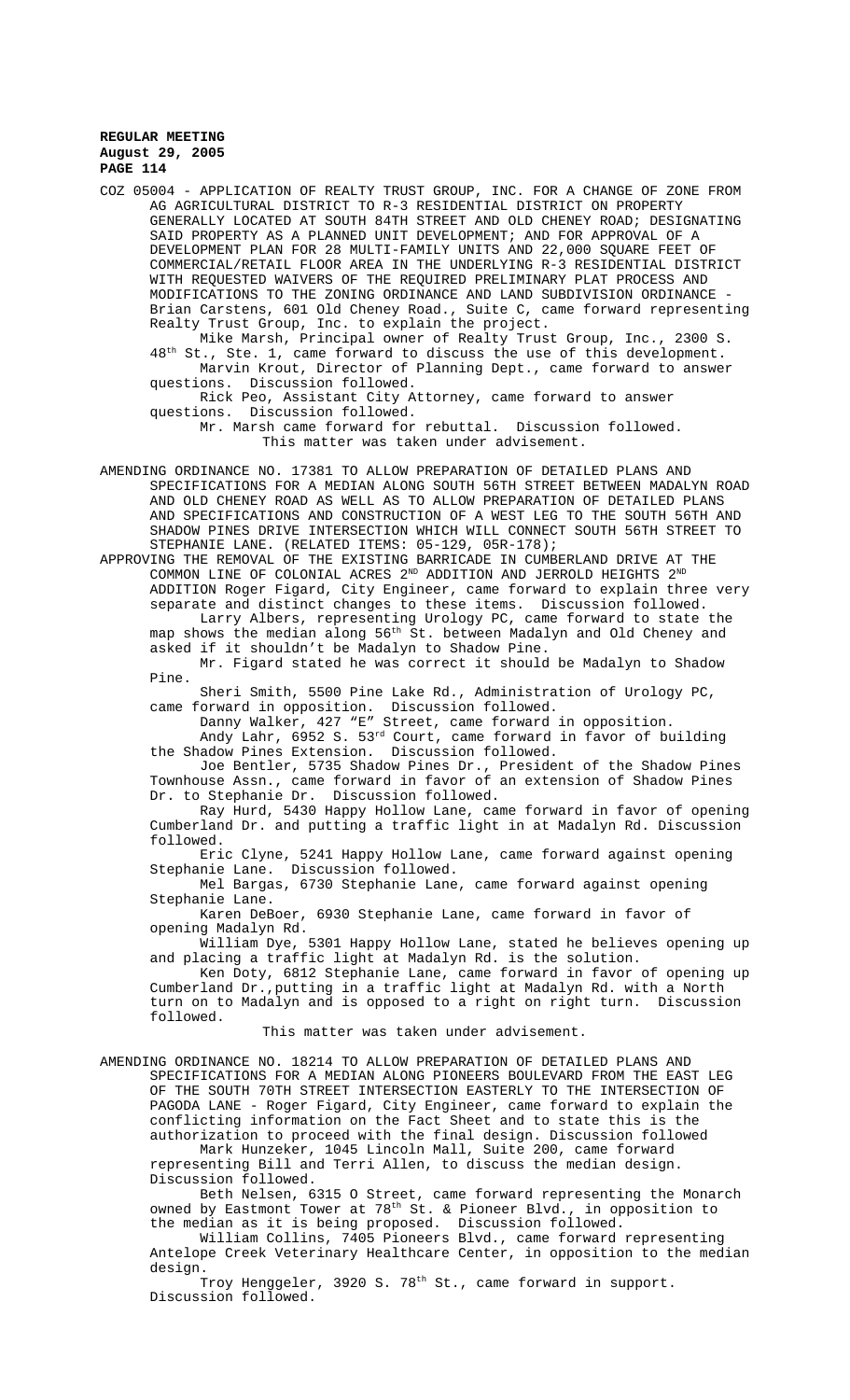Ed Aasen, 7545 Pioneer Blvd., came forward representing Pioneer Gymnastics in opposition.

Ben Hastreiter, 7801 Pioneer Blvd., came forward representing Nebraska Nursery in opposition.

Lyndell White, 7405 Pioneer Blvd., came forward representing National Pharmacy in opposition.

Ken Sprague, 7977 Pioneer Blvd., came forward in opposition.

Peggy Chesen, 7405 Pioneer Blvd., Ste A, came forward representing PilatesWorks in opposition.

Barbara Sprague, 7977 Pioneer Blvd., came forward in opposition. Discussion followed.

This matter was taken under advisement.

APPROVING AN AGREEMENT BETWEEN SPIRITS BY BECKMAN AND THE LINCOLN AREA AGENCY ON AGING/LIFE FOR THE LEASE OF OFFICE SPACE FOR A ONE-YEAR TERM IN SAUNDERS COUNTY, NEBRASKA, FOR THE OUTPOSTED COUNSELOR FOR THE LIFE OFFICE PROGRAM - June Pedersen, Director of Aging, came forward to request this agreement be approved. This matter was taken under advisement.

**BREAK 8:45 P.M. RECONVENED 9:00 P.M.**

AUTHORIZING AND SUPPORTING THE PARKS & RECREATION DEPARTMENT'S SUBMITTAL OF A GRANT APPLICATION TO THE TRANSPORTATION ENHANCEMENT PROGRAM OF THE STATE OF NEBRASKA DEPARTMENT OF ROADS FOR THE CONSTRUCTION OF A BRIDGE OVER 27TH STREET AT "X" KNOWN AS THE "MOPAC TRAIL BRIDGE - 27TH STREET" Terry Genrich, Parks and Recreation Dept., came forward to answer questions.

Barbara Bauer, 1224 S. 8th Street, came forward on behalf of the residents and herself in support of building the pedestrian bridge over 27<sup>th</sup> Street, but is in opposition to using Enhancement funds to build the bridge.

Danny Walker, 427 "E" Street, read a letter of opposition to use enhancement funds to build a pedestrian bridge over 27<sup>th</sup> Street from Sam Wineberg, Board Member of the South Salt Creek Community Assn., and presented a letter in opposition from Deborah Cole.

Mr. Genrich came forward for rebuttal. Discussion followed This matter was taken under advisement.

APPROVING A PROGRAM AGREEMENT BETWEEN THE CITY AND THE STATE DEPARTMENT OF ROADS PROVIDING FOR PRELIMINARY ENGINEERING AND CONSTRUCTION OF A 2-MILE LONG, 10-FOOT WIDE CONCRETE TRAIL IN EAST LINCOLN AS AN EXTENSION OF THE EXISTING BILLY WOLFF TRAIL WHICH FOLLOWS THE ANTELOPE CREEK DRAINAGE BASIN FROM 86TH AND OLD CHENEY ROAD TO HIGHWAY #2 - Terry Genrich, Parks & Recreation Dept., stated the funding is in place for this project to happen. Discussion followed.

This matter was taken under advisement.

USE PERMIT NO. 05006 - APPLICATION OF SOUTHVIEW, INC. AND RIDGE DEVELOPMENT COMPANY FOR AUTHORITY TO DEVELOP 130 TOWN HOME UNITS WITH REQUESTS TO ADJUST THE SETBACKS TO 0', TO REDUCE THE ROADWAY WIDTH FROM 27' TO 24' FOR FITZPATRICK LANE, SHELFORD LANE, AND KIRWIN DRIVE, TO ADJUST THE MINIMUM LOT AREA FROM 2,500 TO 1,800 SQUARE FEET, AND TO ALLOW SANITARY SEWER TO FLOW OPPOSITE STREET GRADES, ON PROPERTY GENERALLY LOCATED NORTHWEST OF THE INTERSECTION OF SOUTH 40TH STREET AND YANKEE HILL ROAD - DaNay Kalkowski, Seacrest & Kalkowski, 1111 Lincoln Mall, Suite 350, came forward representing Ridge Development Company and Southview, Inc. requesting four waivers with approval of the Use Permit.

Craig Bauer, $1224$  S.  $8^{\text{th}}$  Street, came forward to explain his development of townhomes. Discussion followed.

Vicki Hopkins, 3801 Diablo Dr., came forward in favor of closing 38<sup>th</sup> Street. Discussion followed.

Mike Tridle, 3706 Diablo Dr., came forward with concern of the school traffic backing up down his street and is in favor of closing 38th Street. Discussion followed.

Tim Texel, 7640 S. 38<sup>th</sup> Street, came forward representing the Pine Lake Heights Homeowners Assn. in opposition to the configuration of the townhouses and in favor of closing 38th Street. Discussion followed. Todd Beam, 7925 S. 36th St., in support of this use permit and in

opposition to closing 38<sup>th</sup> Street. Amy Mitchell, 3724 Diablo, Dr., came forward in favor of closing

38<sup>th</sup> Street. Discussion followed.

Scott Graham, 7935 S. 36<sup>th</sup> St., came forward in opposition to closing 38th Street. Discussion followed.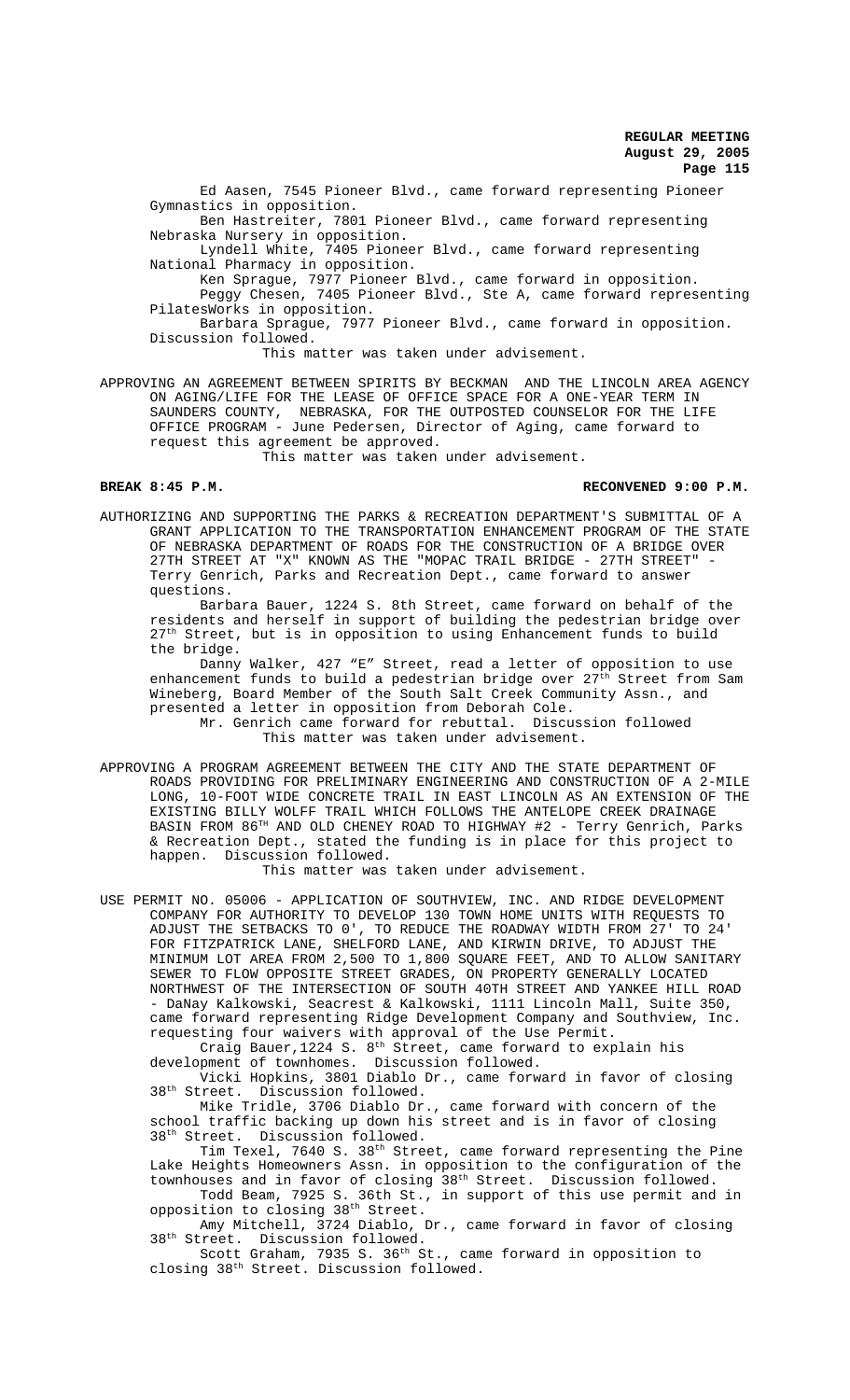> Brad Hillhouse, 8040 S. 37<sup>th</sup> St., came forward in favor of adding a connector street to  $40^{\text{th}}$  Street to alleviate traffic coming back south exiting on Grainger or going north up 38<sup>th</sup> Street. Discussion followed. Ms. Kalkowski came forward for rebuttal. Discussion followed. This matter was taken under advisement.

REQUESTING THE ESTABLISHMENT OF A MAYORAL TASK FORCE TO DETERMINE WHAT LEVEL OF INVESTMENT IS REQUIRED TO MAINTAIN THE QUALITY OF LINCOLN'S SYSTEM OF PARKS AND TRAILS, WHAT LEVEL OF CAPITAL FUNDING SHOULD BE PROVIDED IN FISCAL YEAR 06-07 AND SUBSEQUENT YEARS, AND THE PROPER ROLE AND CAPACITY OF PRIVATE SUPPORT FOR MAINTAINING PUBLIC ASSETS, AND REQUIRING THE STUDY FINDINGS TO BE AVAILABLE FOR CONSIDERATION DURING THE CITY COUNCIL BUDGET RETREAT IN THE FALL OF 2005 - Carol Brown, 2202 Elba Cr., came forward suggesting the parks need to be taken care of and listed ways in which the parks are important to communities. She, also, stated she felt the committees should be more balanced. Discussion followed. Danny Walker, 427 "E" Street, came forward to suggest the

committees be more balanced and to have the meetings open to the public. Barbara Bauer,  $1221$   $8^{\text{th}}$  Street, came forward in support of the resolution and suggested the committees be more balanced. She presented

an amendment to the resolution. Discussion followed.

Lynn Johnson, Director of Parks & Recreation Dept., came forward to answer questions. Discussion followed.

This matter was taken under advisement.

\*\* END OF PUBLIC HEARING \*\*

#### **MISCELLANEOUS BUSINESS**

Danny Walker,  $427$  "E" Street, stated the gravel on  $4<sup>th</sup>$  Street is inferior which causes dust in the neighborhood and there is a sanitary sewer problem in the neighborhood as well. He would like these matters to be taken care of.

This matter was taken under advisement.

Jan Karst, 1403 E Street, Apt. 302, stated funding for the Parks and Recreation could be accessed by amending the smoking Ordinance 18396 and to suggest the open microphone sessions be restored after each meeting.

This matter was taken under advisement.

## **COUNCIL ACTION**

#### **LIQUOR RESOLUTIONS**

APPLICATION OF HY-VEE, INC. D/B/A HY-VEE #1 FOR A CLASS C LIQUOR LICENSE AT 6919 "O" STREET - CLERK read the following resolution, introduced by Jon Camp, who moved its adoption for approval:

A-83501 BE IT RESOLVED by the City Council of the City of Lincoln, Nebraska:

That after hearing duly had as required by law, consideration of the facts of this application, the Nebraska Liquor Control Act, and the pertinent City ordinances, the City Council recommends that the application of Hy-Vee, Inc. d/b/a "Hy-Vee #1" for a Class "C" liquor license at 6919 "O" Street, Lincoln, Nebraska, for the license period ending October 31, 2005, be approved with the condition that the premise complies in every respect with all city and state regulations. The City Clerk is directed to transmit a copy of this resolution to the Nebraska Liquor Control Commission.

Introduced by Jon Camp Seconded by Newman & carried by the following vote: AYES: Camp, Cook, Eschliman, Marvin, McRoy, Newman, Svoboda; NAYS: None.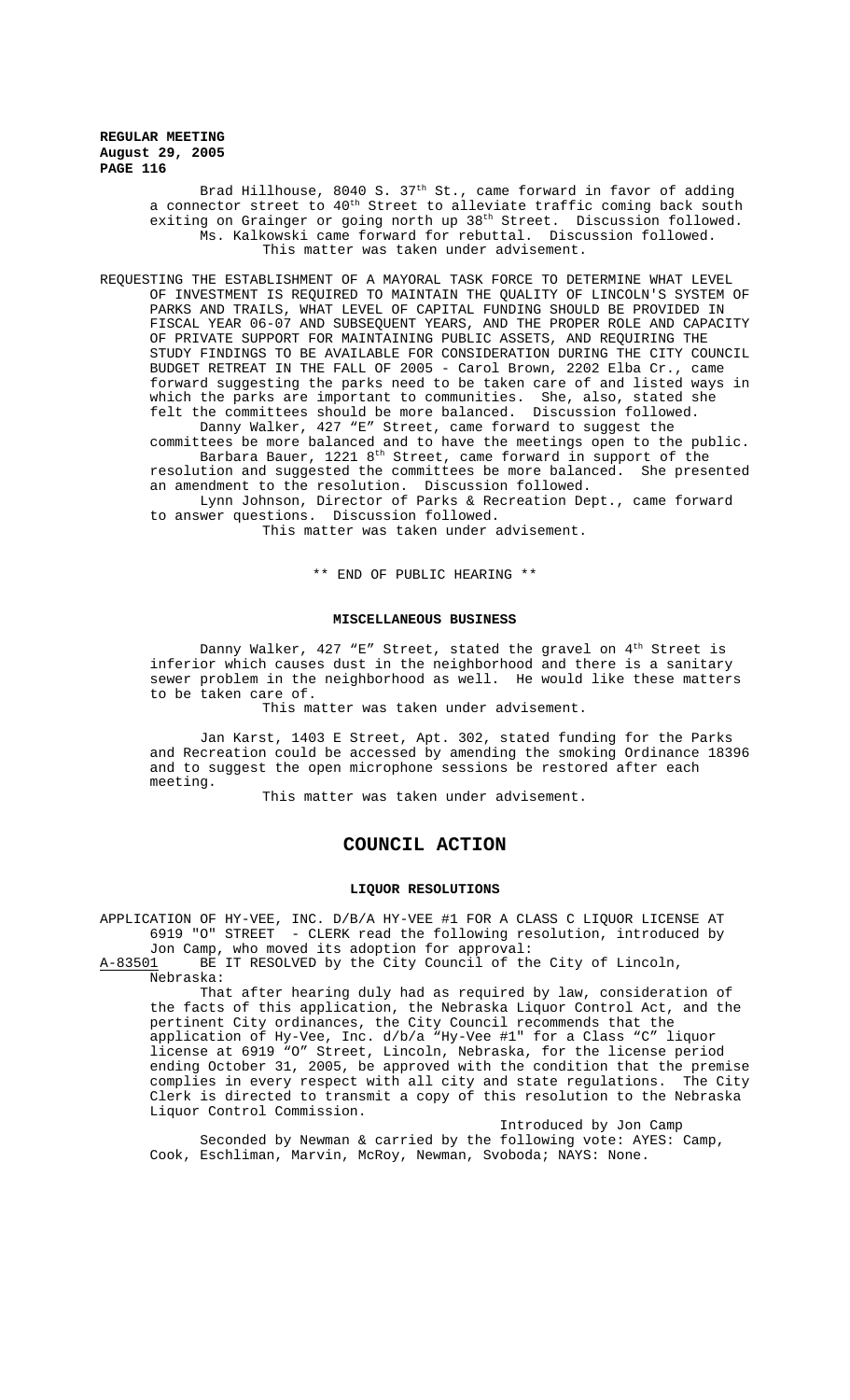MANAGER APPLICATION OF DARREN J. BATY FOR HY-VEE, INC. D/B/A HY-VEE #1 AT 6919 "O" STREET - CLERK read the following resolution, introduced by Jon Camp, who moved its adoption for approval:

A-83502 WHEREAS, Hy-Vee, Inc. d/b/a "Hy-Vee #1" located at 6919 "O"

Street, Lincoln, Nebraska has been approved for a Retail Class "C" liquor license, and now requests that Darren J. Baty be named manager; WHEREAS, Darren J. Baty appears to be a fit and proper person to manage said business.

NOW, THEREFORE, BE IT RESOLVED by the City Council of the City of Lincoln, Nebraska:

That after hearing duly had as required by law, consideration of the facts of this application, the Nebraska Liquor Control Act, and the pertinent City ordinances, the City Council recommends that Darren J. Baty be approved as manager of this business for said licensee. The City Clerk is directed to transmit a copy of this resolution to the Nebraska Liquor Control Commission.

Introduced by Jon Camp Seconded by Newman & carried by the following vote: AYES: Camp, Cook, Eschliman, Marvin, McRoy, Newman, Svoboda; NAYS: None.

APPLICATION OF HY-VEE, INC. D/B/A HY-VEE #2 FOR A CLASS C LIQUOR LICENSE AT 2343 NORTH 48TH STREET - CLERK read the following resolution, introduced by Jon Camp, who moved its adoption for approval:

A-83503 BE IT RESOLVED by the City Council of the City of Lincoln, Nebraska:

That after hearing duly had as required by law, consideration of the facts of this application, the Nebraska Liquor Control Act, and the pertinent City ordinances, the City Council recommends that the application of Hy-Vee, Inc. d/b/a "Hy-Vee #2" for a Class "C" liquor license at 2343 North 48th Street, Lincoln, Nebraska, for the license period ending October 31, 2005, be approved with the condition that the premise complies in every respect with all city and state regulations. The City Clerk is directed to transmit a copy of this resolution to the Nebraska Liquor Control Commission.

Introduced by Jon Camp Seconded by Newman & carried by the following vote: AYES: Camp, Cook, Eschliman, Marvin, McRoy, Newman, Svoboda; NAYS: None.

MANAGER APPLICATION OF MATTHEW T. LUDWIG FOR HY-VEE, INC. D/B/A HY-VEE #2 AT 2343 NORTH 48TH STREET - CLERK read the following resolution,

introduced by Jon Camp, who moved its adoption for approval: A-83504 WHEREAS, Hy-Vee, Inc. d/b/a "Hy-Vee #2" located at 2343 North 48<sup>th</sup> Street, Lincoln, Nebraska has been approved for a Retail Class "C" liquor license, and now requests that Matthew T. Ludwig be named manager;

WHEREAS, Matthew T. Ludwig appears to be a fit and proper person to manage said business.

NOW, THEREFORE, BE IT RESOLVED by the City Council of the City of Lincoln, Nebraska:

That after hearing duly had as required by law, consideration of the facts of this application, the Nebraska Liquor Control Act, and the pertinent City ordinances, the City Council recommends that Matthew T. Ludwig be approved as manager of this business for said licensee. The City Clerk is directed to transmit a copy of this resolution to the Nebraska Liquor Control Commission.

Introduced by Jon Camp Seconded by Newman & carried by the following vote: AYES: Camp, Cook, Eschliman, Marvin, McRoy, Newman, Svoboda; NAYS: None.

APPLICATION OF HY-VEE, INC. D/B/A HY-VEE #3 FOR A CLASS C LIQUOR LICENSE AT 5020 NORTH 27TH STREET - CLERK read the following resolution,

introduced by Jon Camp, who moved its adoption for approval: A-83505 BE IT RESOLVED by the City Council of the City of Lincoln, Nebraska:

That after hearing duly had as required by law, consideration of the facts of this application, the Nebraska Liquor Control Act, and the pertinent City ordinances, the City Council recommends that the application of Hy-Vee, Inc. d/b/a "Hy-Vee #3" for a Class "C" liquor license at 5020 North 27th Street, Lincoln, Nebraska, for the license period ending October 31, 2005, be approved with the condition that the premise complies in every respect with all city and state regulations. The City Clerk is directed to transmit a copy of this resolution to the Nebraska Liquor Control Commission.

Introduced by Jon Camp

Seconded by Newman & carried by the following vote: AYES: Camp,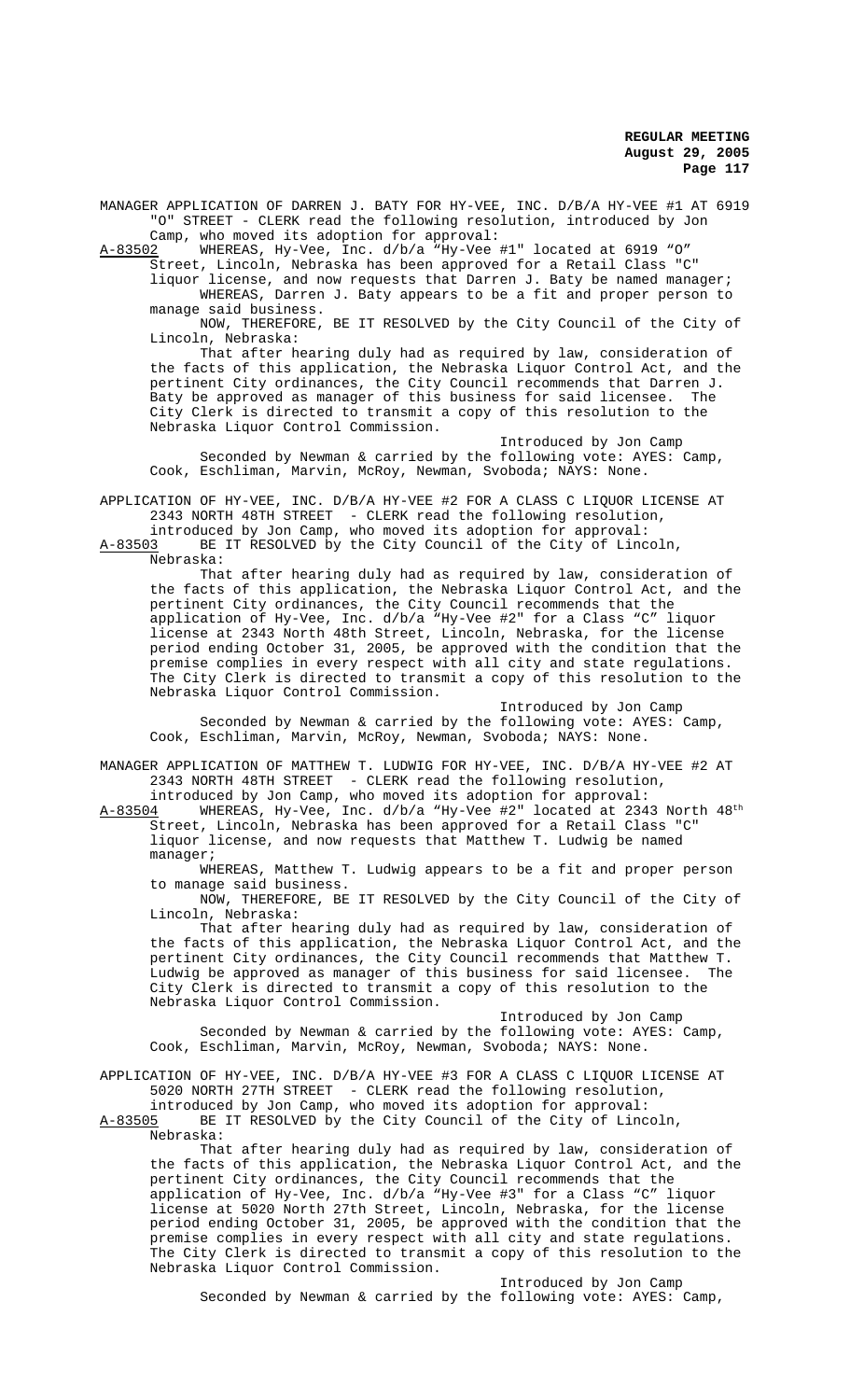Cook, Eschliman, Marvin, McRoy, Newman, Svoboda; NAYS: None.

MANAGER APPLICATION OF GREGORY D. DILLAVOU FOR HY-VEE, INC. D/B/A HY-VEE #3 AT 5020 NORTH 27TH STREET - CLERK read the following resolution,

introduced by Jon Camp, who moved its adoption for approval: A-83506 WHEREAS, Hy-Vee, Inc. d/b/a "Hy-Vee #3" located at 5020 North 27<sup>th</sup> Street, Lincoln, Nebraska has been approved for a Retail Class "C" liquor license, and now requests that Gregory D. Dillavou be named manager;

WHEREAS, Gregory D. Dillavou appears to be a fit and proper person to manage said business.

NOW, THEREFORE, BE IT RESOLVED by the City Council of the City of Lincoln, Nebraska:

That after hearing duly had as required by law, consideration of the facts of this application, the Nebraska Liquor Control Act, and the pertinent City ordinances, the City Council recommends that Gregory D. Dillavou be approved as manager of this business for said licensee. The City Clerk is directed to transmit a copy of this resolution to the Nebraska Liquor Control Commission.

Introduced by Jon Camp Seconded by Newman & carried by the following vote: AYES: Camp, Cook, Eschliman, Marvin, McRoy, Newman, Svoboda; NAYS: None.

APPLICATION OF 8TH STREET IRONWORKS, INC. DBA EIGHTH STREET IRONWORKS TO EXPAND ITS LICENSED PREMISE BY THE ADDITION OF AN OUTSIDE AREA MEASURING APPROXIMATELY 9 FEET BY 60 FEET TO THE SOUTH AT 301 N. 8TH STREET PRIOR to reading:

CAMP Moved to delay public hearing & action for two weeks to 9/12/05. Seconded by Newman & carried by the following vote: AYES: Camp, Cook, Eschliman, Marvin, McRoy, Newman, Svoboda; NAYS: None.

APPLICATION OF EXPO INC. DBA IGUANA'S PUB TO EXPAND ITS LICENSED PREMISE BY THE ADDITION TO THE CURRENT BUILDING OF AN AREA MEASURING APPROXIMATELY 62 FEET BY 23 FEET AND THE ADDITION OF AN OUTSIDE AREA MEASURING<br>APPROXIMATELY 11 FEET BY 23 FEET TO THE NORTH AT 1426 O STREET - CLERK APPROXIMATELY 11 FEET BY 23 FEET TO THE NORTH AT 1426 O STREET read the following resolution, introduced by Jon Camp, who moved its adoption for approval:<br>A-83507 BE IT RESOLVED b

BE IT RESOLVED by the City Council of the City of Lincoln, Nebraska:

That after hearing duly had as required by law, consideration of the facts of this application, the Nebraska Liquor Control Act, and the pertinent City ordinances, the City Council recommends that the application of Expo, Inc. d/b/a "Iguana's Pub" to expand its licensed premises by the addition to the current building of an area measuring approximately 62 feet by 23 feet and the addition of an outside area measuring approximately 11 feet by 23 feet to the north of the presently licensed premises located at 1426 "O" Street, Lincoln, Nebraska, be approved with the condition that the premise complies in every respect with all City and State regulations.

BE IT FURTHER RESOLVED that the City Clerk is directed to transmit a copy of this resolution to the Nebraska Liquor Control Commission. Introduced by Jon Camp

Seconded by Newman & carried by the following vote: AYES: Camp, Cook, Eschliman, Marvin, McRoy, Newman, Svoboda; NAYS: None.

APPLICATION OF SRS, INC. DBA ARNOLD'S TO EXPAND ITS LICENSED PREMISE BY THE ADDITION OF AN OUTSIDE AREA MEASURING APPROXIMATELY 22 FEET BY 22 FEET TO THE SOUTH AT 6113 HAVELOCK AVENUE - CLERK read the following resolution, introduced by Jon Camp, who moved its adoption for approval: A-83508 BE IT RESOLVED by the City Council of the City of Lincoln,

Nebraska:

That after hearing duly had as required by law, consideration of the facts of this application, the Nebraska Liquor Control Act, and the pertinent City ordinances, the City Council recommends that the application of SRS, Inc. d/b/a "Arnold's" to expand its licensed premises by the addition of an outside beer garden area measuring approximately 22 feet by 22 feet to the south of the presently licensed premises located at 6113 Havelock Avenue, Lincoln, Nebraska, be approved with the condition that the premise complies in every respect with all City and State regulations.

BE IT FURTHER RESOLVED that the City Clerk is directed to transmit a copy of this resolution to the Nebraska Liquor Control Commission. Introduced by Jon Camp

Seconded by Newman & carried by the following vote: AYES: Camp, Cook, Eschliman, Marvin, McRoy, Newman, Svoboda; NAYS: None.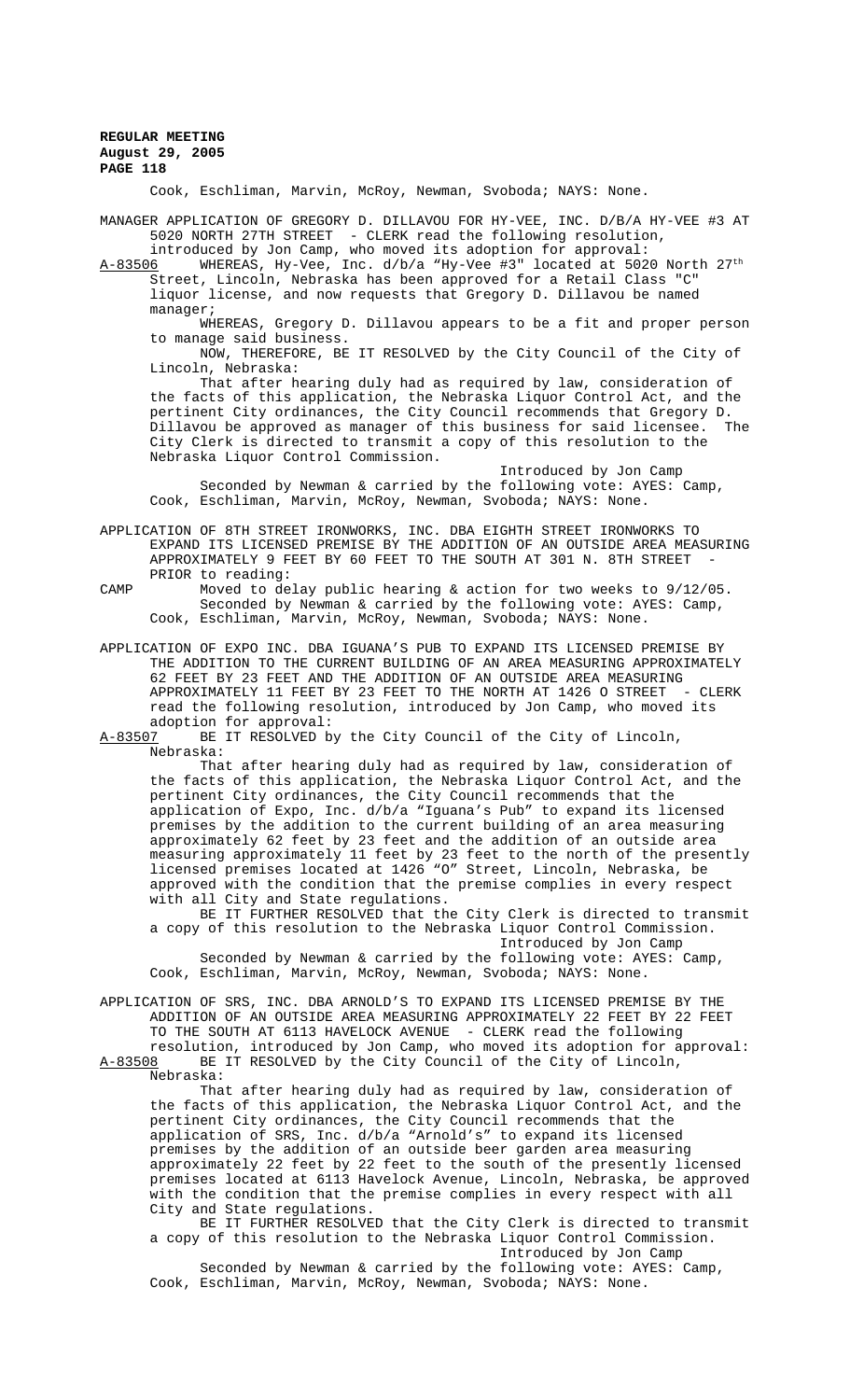MANAGER APPLICATION OF EDWARD J. LYNCH FOR THE NOODLE SHOP, CO. - COLORADO, INC. DBA NOODLES & COMPANY AT 2801 PINE LAKE ROAD - CLERK read the following resolution, introduced by Jon Camp, who moved its adoption for approval:<br>A-83509 MHE

A-83509 WHEREAS, The Noodle Shop, Co. - Colorado, Inc. d/b/a "Noodles & Company" located at 2801 Pine Lake Road, Lincoln, Nebraska, has been approved for a Retail Class "I" liquor license, and now requests that Edward J. Lynch be named manager;

WHEREAS, Edward J. Lynch appears to be a fit and proper person to manage said business.

NOW, THEREFORE, BE IT RESOLVED by the City Council of the City of Lincoln, Nebraska:

That after hearing duly had as required by law, consideration of the facts of this application, the Nebraska Liquor Control Act, and the pertinent City ordinances, the City Council recommends that Edward J. Lynch be approved as manager of this business for said licensee. The City Clerk is directed to transmit a copy of this resolution to the Nebraska Liquor Control Commission.

Introduced by Jon Camp Seconded by Newman & carried by the following vote: AYES: Camp, Cook, Eschliman, Marvin, McRoy, Newman, Svoboda; NAYS: None.

APPLICATION OF IRIE INC. DBA DOC'S PLACE FOR A SPECIAL DESIGNATED LIQUOR LICENSE COVERING AN AREA MEASURING 35'9" BY 14' 11" AT 140 N. 8TH STREET, #150, ON SEPTEMBER 3, 10, AND 17, 2005 FROM 8:00 A.M. TO 1:00 A.M. - CLERK read the following resolution, introduced by Patte Newman, who moved its adoption for approval:<br>A-83510 BE IT RESOLVED by the City Cour

BE IT RESOLVED by the City Council of the City of Lincoln, Nebraska:

That after hearing duly had as required by law, consideration of the facts of this application, the Nebraska Liquor Control Act, and the pertinent City ordinances, the City Council recommends that the application of Irie, Inc. d/b/a "Doc's Place" for a Special Designated License to cover an area measuring 35' 9" by 14' 11" at 140 North 8th Street, #150, Lincoln, Nebraska, on September 3, 10, and 17, 2005, between the hours of 8:00 a.m. and 1:00 a.m. be approved with the condition that the applicant and premise complies in every respect with all City and State regulations and with the following requirements:

- 1. Identification shall be checked on all parties wishing to consume alcohol.
- 2. Adequate security shall be provided for the event.
- 3. The area requested for the permit shall be separated from the public by a fence or other means.
- 4. Responsible alcohol service practices shall be followed.<br>5. An additional second exit from the fenced in area shall An additional second exit from the fenced in area shall be

provided.

6. One portable toilet facility shall be provided.

BE IT FURTHER RESOLVED the City Clerk is directed to transmit a copy of this resolution to the Nebraska Liquor Control Commission. Introduced by Patte Newman

Seconded by Eschliman & carried by the following vote: AYES: Cook, Eschliman, Marvin, McRoy, Newman, Svoboda; NAYS: None; ABSTAINED: Camp.

APPLICATION OF THE ALLEY FOR A SPECIAL DESIGNATED LIQUOR LICENSE FOR AN OUTSIDE AREA MEASURING APPROXIMATELY 41 FEET BY 20 FEET AT 1029 M STREET ON SEPTEMBER 3, 10, AND 17, OCTOBER 1, 8, AND 29, AND NOVEMBER 12, 2005 BETWEEN THE HOURS OF 8:00 A.M. AND 1:00 A.M. - CLERK read the following resolution, introduced by Jon Camp, who moved its adoption for approval: A-83511 BE IT RESOLVED by the City Council of the City of Lincoln,

Nebraska:

That after hearing duly had as required by law, consideration of the facts of this application, the Nebraska Liquor Control Act, and the pertinent City ordinances, the City Council recommends that the application of The Alley for a Special Designated License to cover an area measuring 41 feet by 20 feet at 1029 M Street, Lincoln, Nebraska, on September 3, 10, and 17, October 1, 8, and 29, and November 12, 2005, between the hours of 8:00 a.m. and 1:00 a.m. be approved with the condition that the applicant and premise complies in every respect with all City and State regulations and with the following requirements:

- 1. Identification shall be checked on all parties wishing to consume alcohol.
- 2. Adequate security shall be provided for the event.
- 3. The area requested for the permit shall be separated from the public by a fence or other means.

4. Responsible alcohol service practices shall be followed.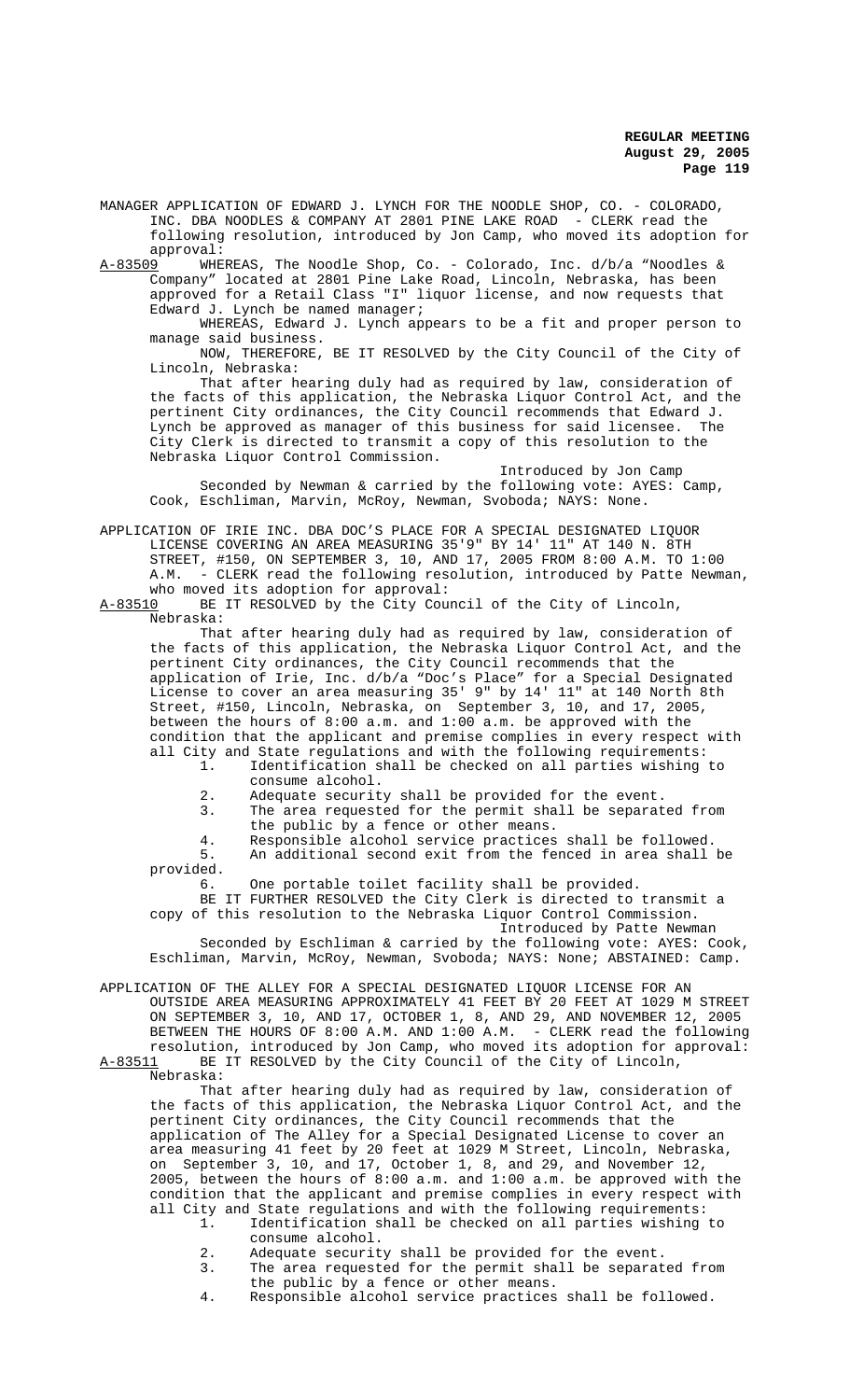> 5. An additional second exit from the fenced in area shall be provided. 6. One portable toilet facility shall be provided. BE IT FURTHER RESOLVED the City Clerk is directed to transmit a copy of this resolution to the Nebraska Liquor Control Commission. Introduced by Jon Camp

Seconded by Newman & carried by the following vote: AYES: Camp, Cook, Eschliman, Marvin, McRoy, Newman, Svoboda; NAYS: None.

## ORDINANCES - 2<sup>ND</sup> READING & RESOLUTIONS

- COZ 05004 APPLICATION OF REALTY TRUST GROUP, INC. FOR A CHANGE OF ZONE FROM AG AGRICULTURAL DISTRICT TO R-3 RESIDENTIAL DISTRICT ON PROPERTY GENERALLY LOCATED AT SOUTH 84TH STREET AND OLD CHENEY ROAD; DESIGNATING SAID PROPERTY AS A PLANNED UNIT DEVELOPMENT; AND FOR APPROVAL OF A DEVELOPMENT PLAN FOR 28 MULTI-FAMILY UNITS AND 22,000 SQUARE FEET OF COMMERCIAL/RETAIL FLOOR AREA IN THE UNDERLYING R-3 RESIDENTIAL DISTRICT WITH REQUESTED WAIVERS OF THE REQUIRED PRELIMINARY PLAT PROCESS AND MODIFICATIONS TO THE ZONING ORDINANCE AND LAND SUBDIVISION ORDINANCE - - CLERK read an ordinance, introduced by Patte Newman, amending the City of Lincoln Zoning District Maps attached to and made a part of Title 27 of the Lincoln Municipal Code, changing he boundaries of the districts established and shown on said City of Lincoln Zoning District Maps as provided in Section 27.05.020 of the Lincoln Municipal Code and approving the designation of the area hereinafter described as a planned unit development, the second time.
- AMENDING ORDINANCE NO. 17381 TO ALLOW PREPARATION OF DETAILED PLANS AND SPECIFICATIONS FOR A MEDIAN ALONG SOUTH 56TH STREET BETWEEN MADALYN ROAD AND OLD CHENEY ROAD AS WELL AS TO ALLOW PREPARATION OF DETAILED PLANS AND SPECIFICATIONS AND CONSTRUCTION OF A WEST LEG TO THE SOUTH 56TH AND SHADOW PINES DRIVE INTERSECTION WHICH WILL CONNECT SOUTH 56TH STREET TO STEPHANIE LANE (Related Items: 05-129, 05R-178) - PRIOR to reading: COOK Moved to continue Public Hearing on Bill No. 05-129 to 9/12/05. Seconded by Newman & carried by the following vote: AYES: Camp, Cook, Eschliman, Marvin, McRoy, Newman, Svoboda; NAYS: None. CLERK Read an ordinance, introduced by Patte Newman, amending Ordinance No. 17381 which authorized and directed the Department of Public Works and Utilities to proceed with the preparation of detailed plans and specifications for the widening, reconstruction, and improvement of South  $14<sup>th</sup>$  Street from Old Cheney to  $1/4$  mile south of Pine Lake Roa South  $14^{th}$  Street from Old Cheney to  $1/4$  mile south of Pine Lake Road; South 40<sup>th</sup> Street from Pine Lake Road south to a point approximately 500 feet south of San Mateo Lane; South 56<sup>th</sup> Street from Old Cheney Road to  $1/4$  mile south of Pine Lake Road; South  $70^{\text{th}}$  Street from Highway  $2$  to  $1/4$  mile south of Pine Lake Road; and Pine Lake Road from South  $14^{th}$ Street to Highway 2 (excluding  $19<sup>th</sup>$  to  $32<sup>nd</sup>$  Streets); and to acquire necessary rights-of-way and easements relating thereto and to proceed with construction thereof in conformance with the Capital Improvement Program, the second time.
- APPROVING THE REMOVAL OF THE EXISTING BARRICADE IN CUMBERLAND DRIVE AT THE COMMON LINE OF COLONIAL ACRES  $2^{\text{ND}}$  ADDITION AND JERROLD HEIGHTS  $2^{\text{ND}}$ ADDITION (Related Items: 05-129, 05R-178) - PRIOR to reading:
- COOK Moved to continue Public Hearing on Bill No. 05R-178 to 9/12/05. Seconded by Newman & carried by the following vote: AYES: Camp, Cook, Eschliman, Marvin, McRoy, Newman, Svoboda; NAYS: None.
- AMENDING ORDINANCE NO. 18214 TO ALLOW PREPARATION OF DETAILED PLANS AND SPECIFICATIONS FOR A MEDIAN ALONG PIONEERS BOULEVARD FROM THE EAST LEG OF THE SOUTH 70TH STREET INTERSECTION EASTERLY TO THE INTERSECTION OF PAGODA LANE - PRIOR to reading:
- COOK Moved to continue Public Hearing on Bill No. 05-130 to 9/12/05. Seconded by Newman & carried by the following vote: AYES: Camp, Cook, Eschliman, Marvin, McRoy, Newman, Svoboda; NAYS: None. CLERK Read an ordinance, introduced by Patte Newman, amending Ordinance No. 18214 which amended Ordinance No. 17366 which authorized and directed the Department of Public Works and Utilities to proceed with
	- the preparation of detailed plans and specifications for the widening, reconstruction, and improvement of South 70<sup>th</sup> Street from LaSalle Street to Nebraska Highway 2; South  $84^{\rm th}$  Street from Oakdale Ave. to Nebraska Highway 2; Pioneers Blvd. from South 70<sup>th</sup> Street to South 84<sup>th</sup> Street; Old Cheney Road from Nebraska Highway 2 to South  $84<sup>th</sup>$  Street; and Pine Lake Road from South  $84<sup>th</sup>$  Street to South  $98<sup>th</sup>$  Street; to acquire necessary rights-of-way and easements relating thereto; and to proceed with construction thereof, the second time.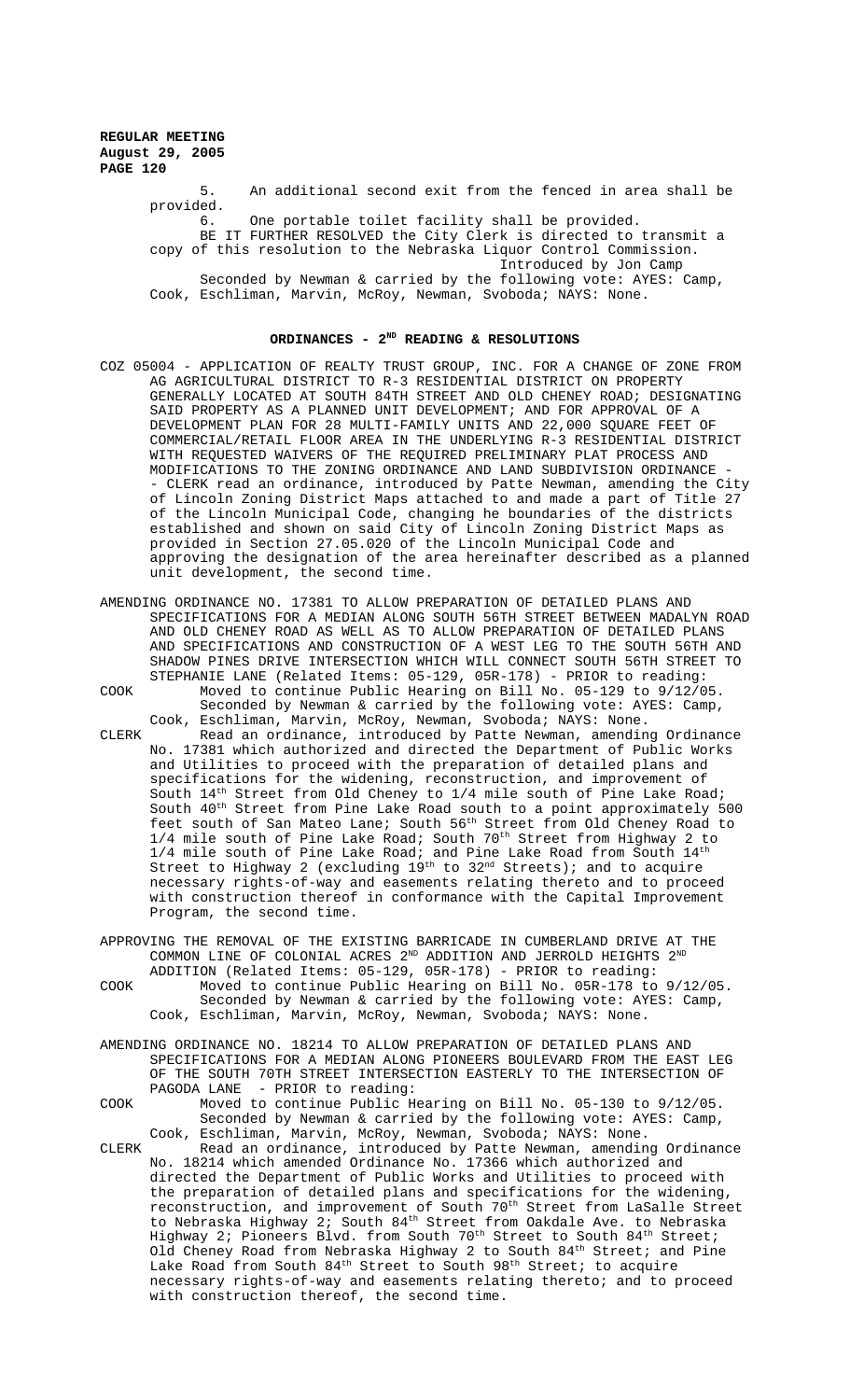APPROVING AN AGREEMENT BETWEEN SPIRITS BY BECKMAN AND THE LINCOLN AREA AGENCY ON AGING/LIFE FOR THE LEASE OF OFFICE SPACE FOR A ONE-YEAR TERM IN SAUNDERS COUNTY, NEBRASKA, FOR THE OUTPOSTED COUNSELOR FOR THE LIFE OFFICE PROGRAM - CLERK read an ordinance, introduced by Patte Newman, accepting and approving a Lease Agreement between the City of Lincoln and Spirits by Beckman for the lease of office space by the Lincoln Area Agency on Aging/LIFE at 708 N. Chestnut, Wahoo, NE 68066 for the period of September 1, 2005 through August 31, 2006, the second time.

#### **RESOLUTIONS**

ACCEPTING THE REPORT OF NEW AND PENDING CLAIMS AGAINST THE CITY AND APPROVING DISPOSITION OF CLAIMS SET FORTH FOR THE PERIOD OF AUGUST 1 - 15, 2005 - CLERK read the following resolution, introduced by Patte Newman, who

moved its adoption:<br>A-83512 BE IT RESOLVE BE IT RESOLVED by the City Council of the City of Lincoln, Nebraska:

That the claims listed in the attached report, marked as Exhibit "A", dated August 16, 2005, of various new and pending tort claims filed against the City of Lincoln with the Office of the City Attorney or the Office of the City Clerk, as well as claims which have been disposed of, are hereby received as required by Neb. Rev. Stat. § 13-905 (Reissue 1997). The dispositions of claims by the Office of the City Attorney, as shown by the attached report, are hereby approved:

| DENTED                                                                                                      |            |                                               | ALLOWED OR SETTLED |
|-------------------------------------------------------------------------------------------------------------|------------|-----------------------------------------------|--------------------|
| Melinda Nicholson                                                                                           | NAS*       | Kenneth Walton/Walton Construction \$1,500.00 |                    |
| Cynthia Kopycinski                                                                                          | NAS*       | Wendy Jones & Rick Heath                      | 4,000.00           |
| Diane Henninger                                                                                             | \$2,746.84 | Robert & Denise Henrickson                    | 3,934.64           |
| Maya L. Claire (1/6/2005)                                                                                   | NAS*       | Megan Gilmore                                 | 100.00             |
| Maya L. Claire (6/17/2005)                                                                                  | NAS*       | Courtney Wrick                                | 3,500.00           |
| Rhonda Wilson                                                                                               | NAS*       | John Coogan                                   | 100.00             |
| $\mathbf{u}$ , and $\mathbf{u}$ , and $\mathbf{u}$ , and $\mathbf{u}$ , and $\mathbf{u}$ , and $\mathbf{u}$ |            |                                               |                    |

\* No Amount Specified

The City Attorney is hereby directed to mail to the various claimants listed herein a copy of this resolution which shows the final disposition of their claim.

Introduced by Patte Newman Seconded by Marvin & carried by the following vote: AYES: Camp, Cook, Eschliman, Marvin, McRoy, Newman, Svoboda; NAYS: None.

AUTHORIZING AND SUPPORTING THE PARKS & RECREATION DEPARTMENT'S SUBMITTAL OF A GRANT APPLICATION TO THE TRANSPORTATION ENHANCEMENT PROGRAM OF THE STATE OF NEBRASKA DEPARTMENT OF ROADS FOR THE CONSTRUCTION OF A BRIDGE OVER 27TH STREET AT "X" KNOWN AS THE "MOPAC TRAIL BRIDGE - 27TH STREET" - CLERK read the following resolution, introduced by Patte Newman, who moved its adoption:<br>A-83513 WHEREAS, the

WHEREAS, the City of Lincoln through its Parks and Recreation Department intends to apply to the State of Nebraska Department of Roads for financial assistance from the Transportation Enhancement Program for the purpose of constructing a bridge over 27th at "X" Street that will provide a final link in the Mopac Trail as well as a safe crossing over 27th. This project will include the construction of a ten-foot wide bridge with a span of 90 feet along with ramps on each end as well as plazas and landscaping; and

WHEREAS, the total cost of the project is approximately \$1,765,782 of which \$1,463,773 is eligible for enhancement funds. The City of Lincoln is requesting \$500,000 or 34% of the eligible project cost. Matching funds in the amount of \$963,773 will include a \$125,000 donation from the Great Plains Trails Network, along with grants and funds available as a result of Tax Increment Financing collected from the North 27th Street Corridor and Environs Redevelopment Plan; and

WHEREAS, the City of Lincoln wishes to express its support for the project and its willingness to commit to the cost of operation and maintenance of the completed facility in a safe and attractive manner for the public.

NOW, THEREFORE BE IT RESOLVED by the City Council of the City of Lincoln, Nebraska:

That the City of Lincoln hereby expresses its support for the application being made by its Parks and Recreation Department to the State of Nebraska Department of Roads for financial assistance from the Transportation Enhancement Program for the purpose of constructing the project described above and known as the "Mopac Trail Bridge - 27th Street." Terry Genrich, Parks and Recreation Department Natural Resources and Greenways Manager, is hereby designated as the Project Liaison Officer to work with the State of Nebraska Department of Roads staff and shall be the principal contact for this project.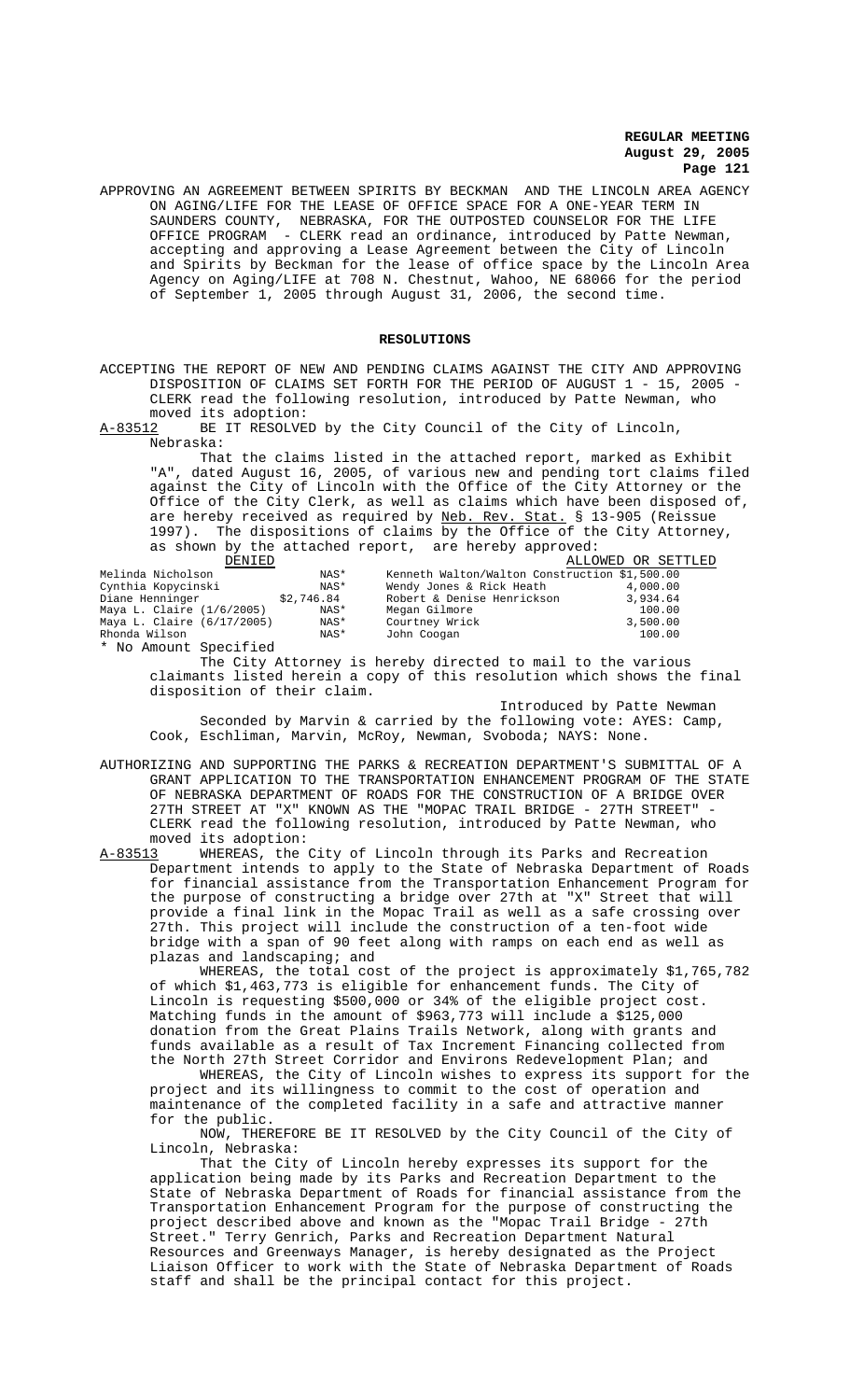The City of Lincoln will not discriminate against any person on the basis of race, color, age, religion, handicap, sex, or national origin in the use of the proposed project acquired or developed pursuant to the application for financial assistance. The City of Lincoln certifies that it has the financial capabilities to operate and maintain the completed facility in a safe and attractive manner for public use and further certifies that it will comply, where applicable, with the Americans with Disabilities Act to make the facilities accessible to the handicapped.

The City Clerk is directed to transmit a certified copy of this resolution to the Parks and Recreation Department for inclusion with the application to the State of Nebraska Department of Roads.

Introduced by Patte Newman Seconded by Marvin & carried by the following vote: AYES: Camp, Cook, Eschliman, Marvin, McRoy, Newman, Svoboda; NAYS: None.

APPROVING A PROGRAM AGREEMENT BETWEEN THE CITY AND THE STATE DEPARTMENT OF ROADS PROVIDING FOR PRELIMINARY ENGINEERING AND CONSTRUCTION OF A 2-MILE LONG, 10-FOOT WIDE CONCRETE TRAIL IN EAST LINCOLN AS AN EXTENSION OF THE EXISTING BILLY WOLFF TRAIL WHICH FOLLOWS THE ANTELOPE CREEK DRAINAGE BASIN FROM 86TH AND OLD CHENEY ROAD TO HIGHWAY #2 - CLERK read the following resolution, introduced by Patte Newman, who moved its adoption:<br>A-83514 BE

BE IT RESOLVED by the City Council of the City of Lincoln, Nebraska:

That the attached Agreement between the City of Lincoln Parks  $\&$ Recreation Department and the State of Nebraska Department of Roads for the Antelope Creek Trail - Phase II- NDOR Project STPB-55(154) Control No. 12817 providing for preliminary engineering and construction of a 2 mile long, 10-foot wide concrete trail in east Lincoln, in accordance with the terms and conditions contained in said Agreement, is hereby approved and the Mayor is authorized to execute the same on behalf of the City of Lincoln.

The City Clerk is directed to return the executed copies of the Agreement and a copy of this Resolution to Terry Genrich, Parks and Recreation Department, for transmittal to Sinclair Hille Architects.

Introduced by Patte Newman Seconded by Marvin & carried by the following vote: AYES: Camp, Cook, Eschliman, Marvin, McRoy, Newman, Svoboda; NAYS: None.

- USE PERMIT NO. 05006 APPLICATION OF SOUTHVIEW, INC. AND RIDGE DEVELOPMENT COMPANY FOR AUTHORITY TO DEVELOP 130 TOWN HOME UNITS WITH REQUESTS TO ADJUST THE SETBACKS TO 0', TO REDUCE THE ROADWAY WIDTH FROM 27' TO 24' FOR FITZPATRICK LANE, SHELFORD LANE, AND KIRWIN DRIVE, TO ADJUST THE MINIMUM LOT AREA FROM 2,500 TO 1,800 SQUARE FEET, AND TO ALLOW SANITARY SEWER TO FLOW OPPOSITE STREET GRADES, ON PROPERTY GENERALLY LOCATED NORTHWEST OF THE INTERSECTION OF SOUTH 40TH STREET AND YANKEE HILL ROAD - PRIOR to reading:<br>NEWMAN Moved to amen
- Moved to amend #1 Bill No. 05R-207 on page 1, line 5, delete the street names "Shelford Lane" and "Kirwin Drive" and insert in lieu thereof the names Mehrtens Lane and Kronfeld Drive. And On page 2, lines 4 and 5, delete the street names "Shelford Lane" and "Kirwin Drive" and insert in lieu thereof the names Mehrtens Lane and Kronfeld Drive. Seconded by McRoy & carried by the following vote: AYES: Camp,
- Cook, Eschliman, Marvin, McRoy, Newman, Svoboda; NAYS: None. CAMP Moved to amend #2 Bill No. 05R-207 to require the opening of Fitzpatrick Lane with a right turn in and a right turn out on S.  $40^{\text{th}}$ Street with no deceleration lane and the expense be borne by the applicant.

#### Seconded by Marvin & carried by the following vote: AYES: Camp, Cook, Eschliman, Marvin, McRoy, Newman, Svoboda; NAYS: None. CLERK Read the following resolution, introduced by Patte Newman, who

moved its adoption as amended:<br>A-83515 WHEREAS, Southview Inc.

WHEREAS, Southview Inc. and Ridge Development have submitted an application in accordance with Section 27.27.080 of the Lincoln Municipal Code designated as Use Permit No. 05006 for authority to construct 130 townhome units in the O-3 Office Park District, with requests to adjust required yard setbacks to 0', to reduce the roadway width from 27' to 24' for Fitzpatrick Lane, Shelford Lane Mehrtens Lane, and Kirwin Drive Kronfeld Kronfeld Drive, to adjust the minimum lot area from 2,500 to 1,800 square feet, and to allow sanitary sewer to flow opposite street grades, on property generally located northwest of the intersection of South 40th Street and Yankee Hill Road, and legally described to wit: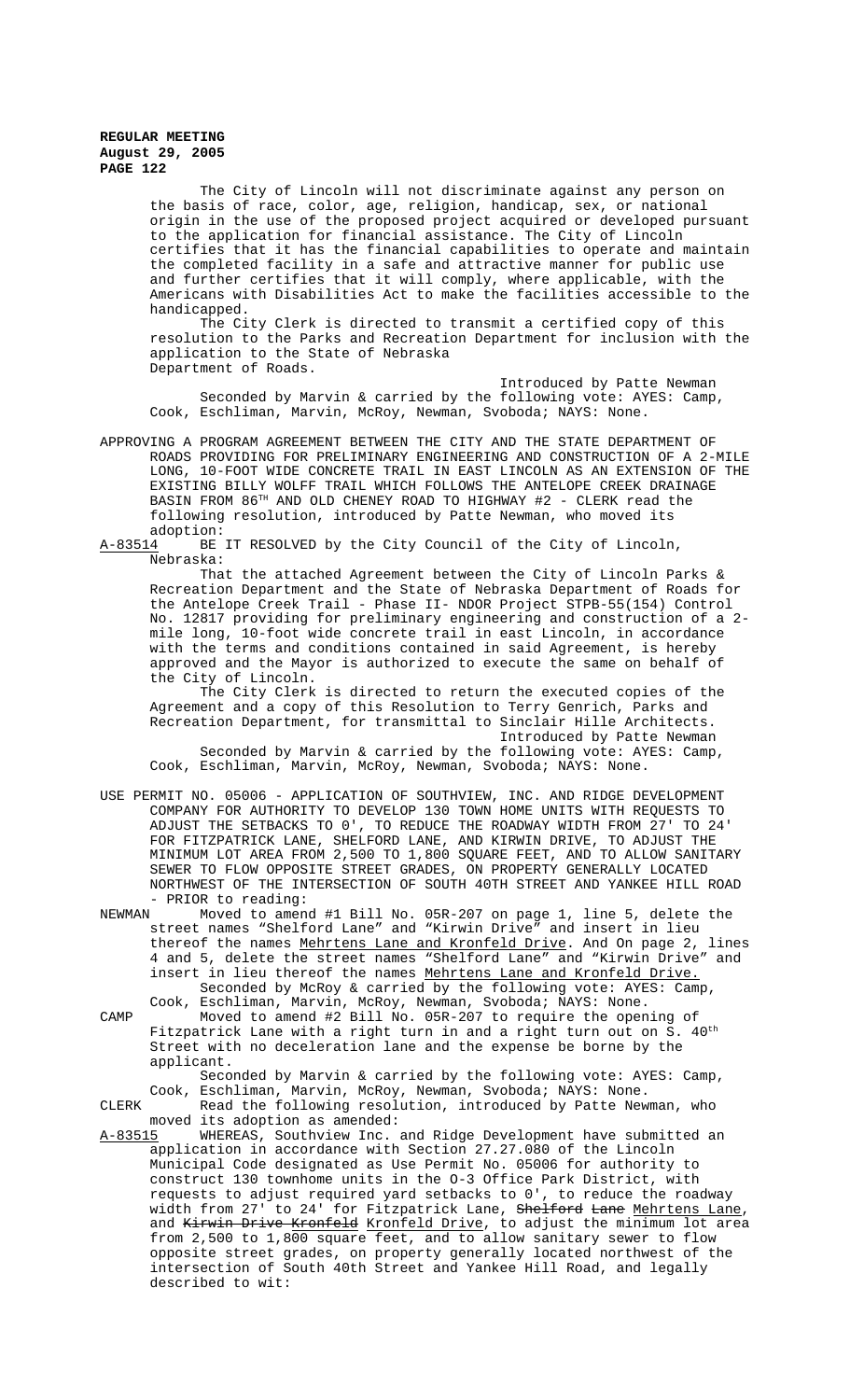Outlot G, Pine Lake Heights 7th Addition,

Lincoln, Lancaster County, Nebraska;

WHEREAS, the real property adjacent to the area included within the site plan for this development of 130 dwelling units in the O-3 District will not be adversely affected; and

WHEREAS, said site plan together with the terms and conditions hereinafter set forth are consistent with the intent and purpose of Title 27 of the Lincoln Municipal Code to promote the public health, safety, and general welfare.

NOW, THEREFORE, BE IT RESOLVED by the City Council of the City of Lincoln, Nebraska:

That the application of Southview Inc. and Ridge Development, hereinafter referred to as "Permittee", to construct 130 townhome dwelling units, on the property legally described above be and the same is hereby granted under the provisions of Section 27.27.080 of the Lincoln Municipal Code upon condition that construction and operation of said development be in strict compliance with said application, the site plan, and the following additional express terms, conditions, and requirements:<br>1. T

This approval permits 130 dwelling units and grants the following waivers:

- a. Required yard setbacks for buildable lots are reduced to 0';
- b. Private Roadway Design Standards are modified to reduce the required roadway width from 27' to 24' for Fitzpatrick Lane, <del>Shelford Lane</del> <u>Mehrtens Lane</u>, and Kirwin Drive Kronfeld Drive;
- c. The required minimum lot area is reduced from 2,500 to 1,800 square feet; and
- d. Sanitary Sewer Design Standards are modified to allow sanitary sewer to flow opposite street grades.
- 2. Before receiving building permits: a. The Permittee must submit 5 copies of a the final
	- plan. b. The construction plans must conform to the approved
	- plans.
	- c. Final plats within the area of this Use Permit must be approved by the City.

3. Before occupying the dwelling units all development and construction must have been completed in compliance with the approved plans.<br>4

All privately-owned improvements shall be permanently maintained by the Permittee or an appropriately established homeowners association approved by the City Attorney.<br>5. The site plan approved by this

The site plan approved by this permit shall be the basis for all interpretations of setbacks, yards, locations of buildings, location of parking and circulation elements, and similar matters.

6. This resolution's terms, conditions, and requirements shall run with the land and shall be binding on Permittee and its successors and assigns.

7. The Permittee shall sign and return the letter of acceptance to the City Clerk within 30 days following the approval of the special permit, provided, however, said 30-day period may be extended up to six months by administrative amendment. The clerk shall file a copy of the resolution approving the special permit and the letter of acceptance with the Register of Deeds, filling fees therefor to be paid in advance by the applicant.

Introduced by Patte Newman

Seconded by Marvin & carried by the following vote: AYES: Camp, Cook, Eschliman, Marvin, McRoy, Newman, Svoboda; NAYS: None.

REQUESTING THE ESTABLISHMENT OF A MAYORAL TASK FORCE TO DETERMINE WHAT LEVEL OF INVESTMENT IS REQUIRED TO MAINTAIN THE QUALITY OF LINCOLN'S SYSTEM OF PARKS AND TRAILS, WHAT LEVEL OF CAPITAL FUNDING SHOULD BE PROVIDED IN FISCAL YEAR 06-07 AND SUBSEQUENT YEARS, AND THE PROPER ROLE AND CAPACITY OF PRIVATE SUPPORT FOR MAINTAINING PUBLIC ASSETS, AND REQUIRING THE STUDY FINDINGS TO BE AVAILABLE FOR CONSIDERATION DURING THE CITY COUNCIL BUDGET RETREAT IN THE FALL OF 2005 - CLERK read the following

resolution, introduced by Jonathan Cook, who moved its adoption:<br>A-83516 WHEREAS, the investment by citizens and taxpayers in the I WHEREAS, the investment by citizens and taxpayers in the Lincoln system of Parks, Recreation, Conservancy Areas, Nature Centers, and Trails exceeds \$130 million in replacement value; and

WHEREAS, as these assets age and deteriorate, annual investment is required for rehabilitation and renewal; and

WHEREAS, additional investment is required as the city grows to maintain the quality and distribution of park facilities; and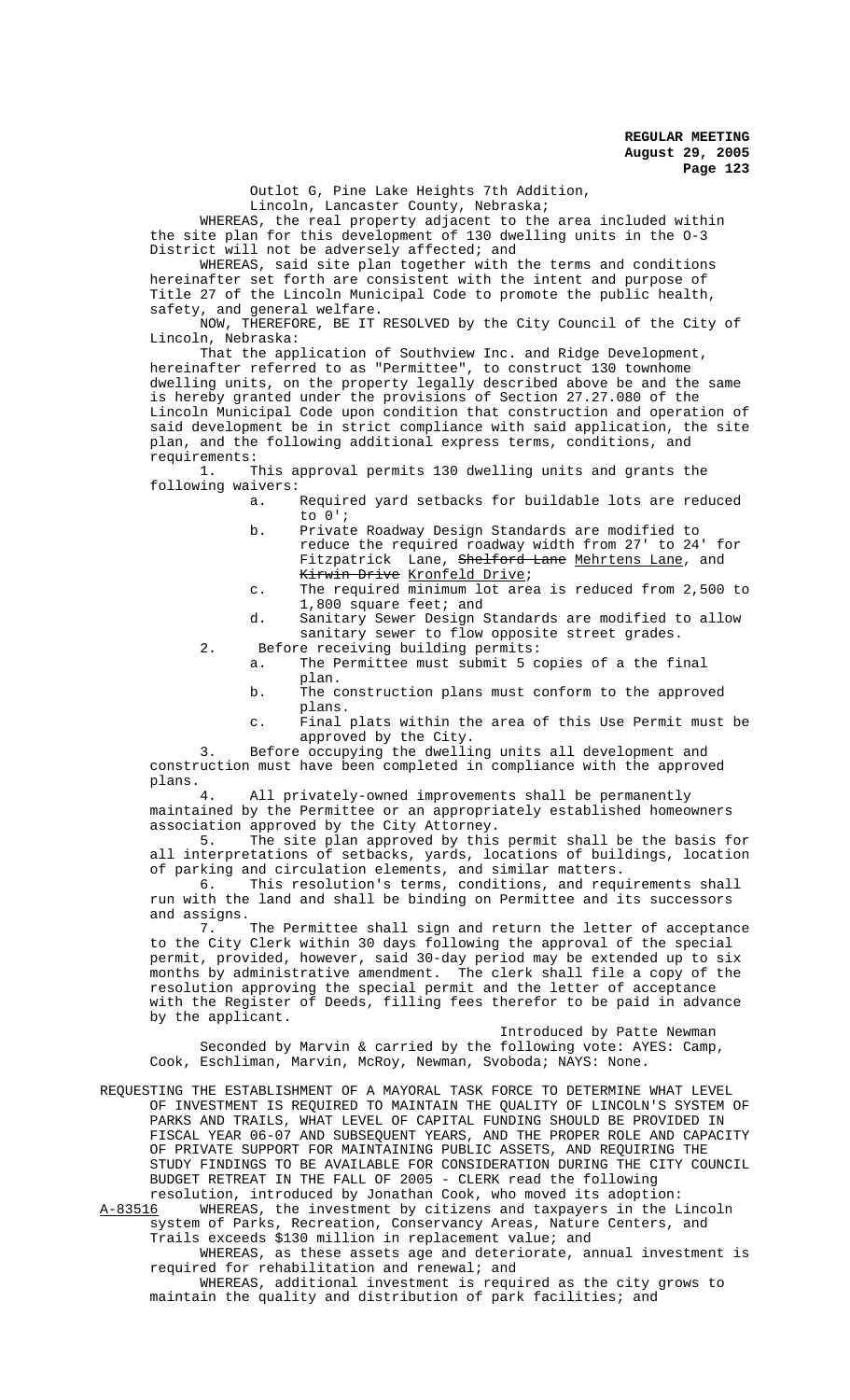WHEREAS, over the past 12 years general fund and keno revenues appropriated for renewals and new facilities have declined from \$2.163 million (FY94-95) to a proposed \$1.08 million (FY02-06); and

WHEREAS, this level of investment represents less than 1% of system replacement costs, in a community growing at more than 1.5% per year; and

WHEREAS, the serious and effective determination of the City of Lincoln to systematically maintain quality parks, recreation, conservancy areas, nature centers, and trails must come into question; and

WHEREAS, current levels of support show no capacity to accumulate funds for major improvements such as community parks of 50 acres (\$5 million), new and replacement neighborhood pools (\$2.3 million), or the Pioneers Park Nature Center (\$0.5 million); and

WHEREAS, in the past 12 years the percent of the General Fund Budget allocated for Parks and Recreation has declined from 9% to 7.2%.

NOW, THEREFORE, BE IT RESOLVED that the Lincoln City Council supports the Mayor in the appointment of a task force involving broad representation of the community to determine: what level of investment is required to maintain the quality of Lincoln's system of parks and trails; what level of capital funding should be provided in FY06-07 and subsequent years; and the proper role and capacity of private support for maintaining public assets. Conclusions of the task force study should be available for consideration during the City Council Budget Retreat in the fall of 2005.

Introduced by Jonathan Cook Seconded by Marvin & carried by the following vote: AYES: Camp, Cook, Eschliman, Marvin, McRoy, Newman, Svoboda; NAYS: None.

SETTING THE HEARING DATE OF MONDAY, SEPTEMBER 12, 2005 AT 1:30 P.M. FOR THE APP. OF FAT PAT'S PIZZA & SUBS INC DBA PATTY'S PUB EAST FOR AN ADDITION TO PREMISES OF OUTDOOR BEER GARDEN LOCATED AT 311 N. COTNER - CLERK read the following resolution, introduced by Jon Camp, who moved its

adoption:<br><u>A-83517</u> BE BE IT RESOLVED by the City Council, of the City of Lincoln, that a hearing date is hereby set for Mon., September 12, 2005 at 1:30 p.m. or as soon thereafter as possible in the City Council Chambers, County-City Building, 555 S.  $10^{\text{th}}$  St., Lincoln, NE, for App. of Fat Pat's Pizza & Subs Inc. dba Patty's Pub East for an addition to premises of the outdoor beer garden located at 311 N. Cotner.

If the Police Dept. is unable to complete the investigation by said time, a new hearing date will be set.

Introduced by Jon Camp Seconded by Marvin & carried by the following vote: AYES: Camp, Cook, Eschliman, Marvin, McRoy, Newman, Svoboda; NAYS: None.

SETTING THE HEARING DATE OF MONDAY, SEPTEMBER 12, 2005 AT 1:30 P.M. FOR THE APP. OF MULLIGANS INC. DBA MULLIGANS FOR AN ADDITION TO PREMISES OF OUTDOOR BEER GARDEN LOCATED AT 5500 OLD CHENEY RD. - CLERK read the

following resolution, introduced by Jon Camp, who moved its adoption:<br>A-83518 BE IT RESOLVED by the City Council, of the City of Lincoln, tha BE IT RESOLVED by the City Council, of the City of Lincoln, that a hearing date is hereby set for Mon., September 12, 2005 at 1:30 p.m. or as soon thereafter as possible in the City Council Chambers, County-City Building, 555 S. 10<sup>th</sup> St., Lincoln, NE, for App. of Mulligans Inc. Dba Mulligans for an addition to premises of the outdoor beer garden located at 5500 Old Cheney Rd.

If the Police Dept. is unable to complete the investigation by said time, a new hearing date will be set.

Introduced by Jon Camp Seconded by Marvin & carried by the following vote: AYES: Camp, Cook, Eschliman, Marvin, McRoy, Newman, Svoboda; NAYS: None.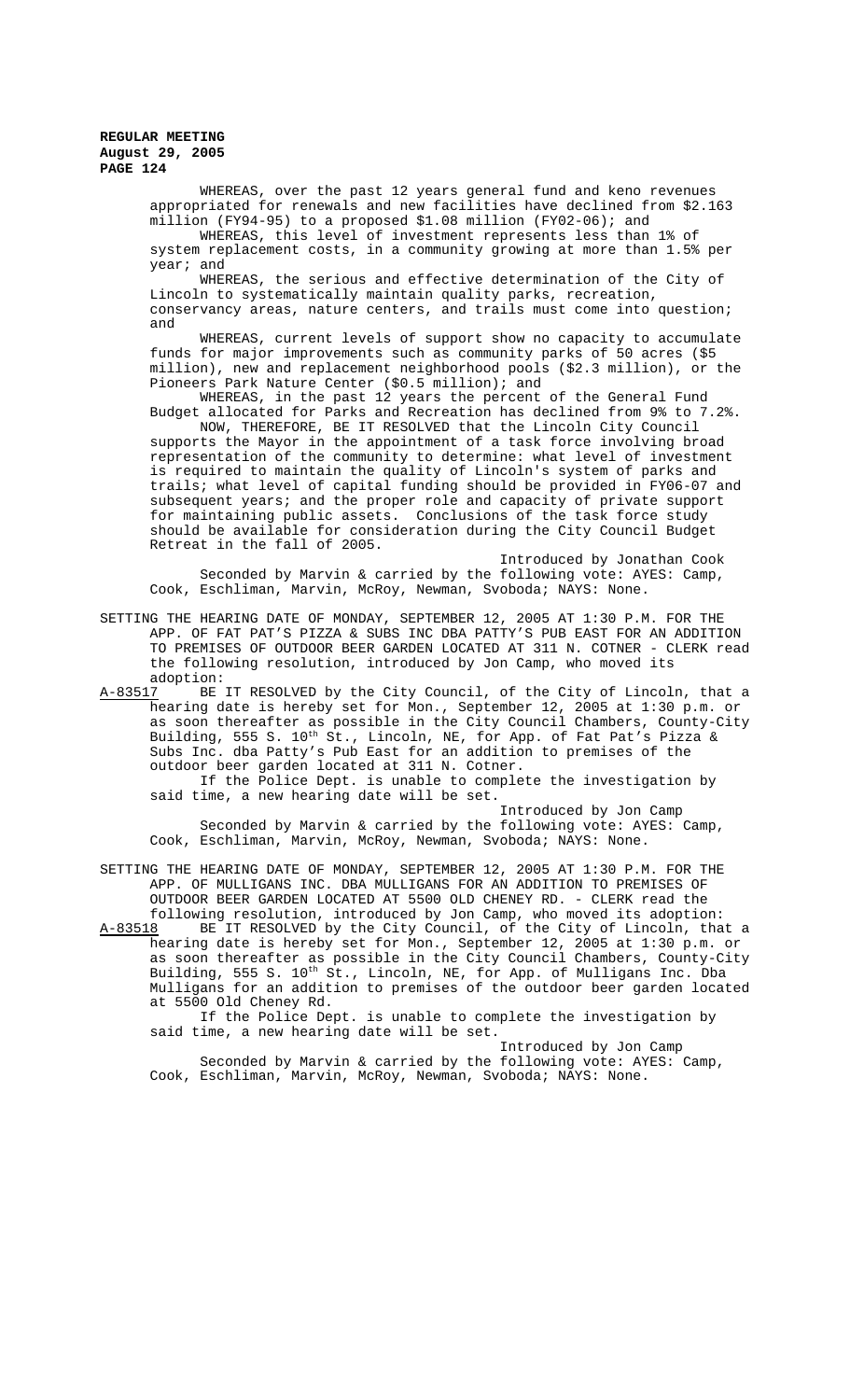SETTING THE HEARING DATE OF MONDAY, SEPTEMBER 12, 2005 AT 1:30 P.M. FOR THE APP. OF KRISTEN E. RAASCH DBA KREM FOR A CLASS I LIQUOR LICENSE W/CATERING LOCATED AT 701 P STREET, #203 - CLERK read the following resolution, introduced by Jon Camp, who moved its adoption:

A-83519 BE IT RESOLVED by the City Council, of the City of Lincoln, that a hearing date is hereby set for Mon., September 12, 2005 at 1:30 p.m. or as soon thereafter as possible in the City Council Chambers, County-City Building, 555 S. 10<sup>th</sup> St., Lincoln, NE, for App. of Kristen E. Raasch dba KREM for a Class I liquor license w/catering located at 701 P Street, Suite 203.

If the Police Dept. is unable to complete the investigation by said time, a new hearing date will be set.

Introduced by Jon Camp Seconded by Marvin & carried by the following vote: AYES: Camp, Cook, Eschliman, Marvin, McRoy, Newman, Svoboda; NAYS: None.

SETTING THE HEARING DATE OF MONDAY, SEPT. 19, 2005 AT 1:30 P.M. FOR THE APPLICATION OF JOSE S. RUIZ DBA SLAPSHOTZ BAR AND GRILL FOR A LIQUOR CATERING LICENSE LOCATED AT 1245 LIBRA DR., SUITE 110 - CLERK read the following resolution, introduced by Jon Camp, who moved its adoption:

A-83520 BE IT RESOLVED by the City Council, of the City of Lincoln, that a hearing date is hereby set for Mon., September 19, 2005 at 1:30 p.m. or as soon thereafter as possible in the City Council Chambers, County-City Building, 555 S. 10<sup>th</sup> St., Lincoln, NE, for App. of Jose S. Ruiz dba Slapshotz Bar & Grill for a liquor catering license located at 1245 Libra Dr., Suite 110.

If the Police Dept. is unable to complete the investigation by said time, a new hearing date will be set.

Introduced by Jon Camp Seconded by Marvin & carried by the following vote: AYES: Camp, Cook, Eschliman, Marvin, McRoy, Newman, Svoboda; NAYS: None.

SETTING THE HEARING DATE OF MONDAY, SEPT. 19, 2005 AT 1:30 P.M. FOR THE MANAGER APPLICATION OF CHRISTY MCMAHAN FOR JACK'S BAR & GRILL LOCATED AT 100 N.  $8^{TH}$  STREET - CLERK read the following resolution, introduced by Jon Camp, who moved its adoption:

A-83521 BE IT RESOLVED by the City Council, of the City of Lincoln, that a hearing date is hereby set for Mon., September 19, 2005 at 1:30 p.m. or as soon thereafter as possible in the City Council Chambers, County-City Building, 555 S. 10<sup>th</sup> St., Lincoln, NE, for App. of Christy McMahan for Jack's Bar & Grill located at 100 N. 8<sup>th</sup> Street.

If the Police Dept. is unable to complete the investigation by said time, a new hearing date will be set.

Introduced by Jon Camp Seconded by Marvin & carried by the following vote: AYES: Camp, Cook, Eschliman, Marvin, McRoy, Newman, Svoboda; NAYS: None.

SETTING THE HEARING DATE OF MONDAY, SEPT. 19, 2005 AT 1:30 P.M. FOR THE MANAGER APPLICATION OF DANIEL HAUGLAND FOR BIG RED KENO SPORTS BAR & GRILL LOCATED AT 955 WEST O STREET - CLERK read the following resolution, introduced by Jon Camp, who moved its adoption:

A-83522 BE IT RESOLVED by the City Council, of the City of Lincoln, that a hearing date is hereby set for Mon., September 19, 2005 at 1:30 p.m. or as soon thereafter as possible in the City Council Chambers, County-City Building, 555 S. 10<sup>th</sup> St., Lincoln, NE, for App. of Daniel Haugland for Big Red Keno Sports Bar & Grill located at 955 West O Street. If the Police Dept. is unable to complete the investigation by said time, a new hearing date will be set.

Introduced by Jon Camp Seconded by Marvin & carried by the following vote: AYES: Camp, Cook, Eschliman, Marvin, McRoy, Newman, Svoboda; NAYS: None.

# **PETITIONS AND COMMUNICATIONS - NONE**

#### **REPORTS OF CITY OFFICERS**

CLERK'S LETTER AND MAYOR'S APPROVAL OF ORDINANCES AND RESOLUTIONS PASSED BY THE CITY COUNCIL ON AUGUST 22, 2005 - CLERK presented said report which was placed on file in the Office of the City Clerk.

REPORT FROM CITY TREASURER OF CITY CASH ON HAND AT THE CLOSE OF BUSINESS JULY 31, 2005 - CLERK presented said report which was placed on file in the Office of the City Clerk. **(5-21)**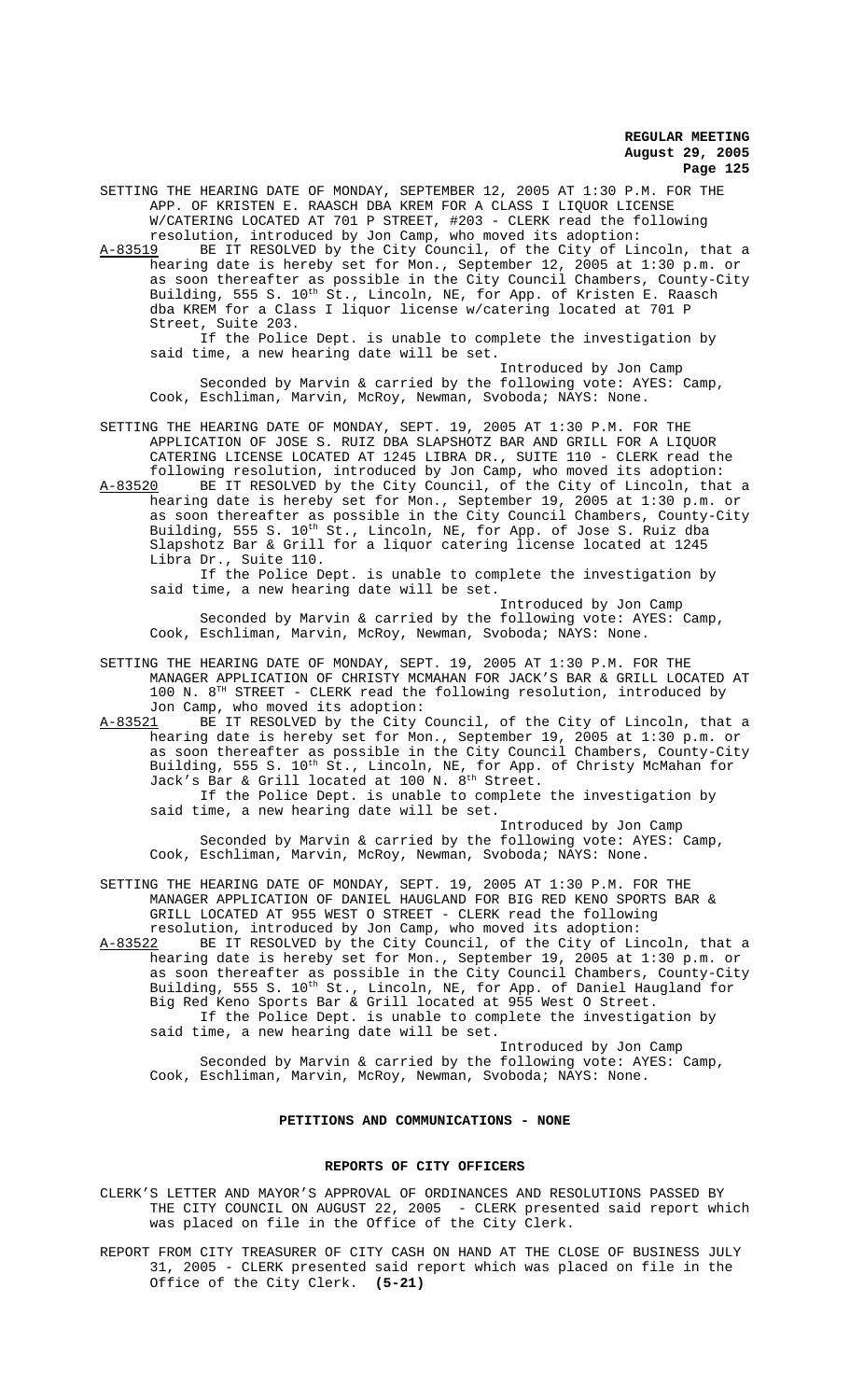# ORDINANCES -  $1^{ST}$  READING & RESOLUTIONS

- AUTHORIZING THE ISSUANCE OF NOT TO EXCEED \$150,000,000 CITY OF LINCOLN, NEBRASKA, LINCOLN ELECTRIC SYSTEM REVENUE BONDS. (REQUEST  $2^{ND}$  &  $3^{RD}$ READINGS ON 9/12/05) - CLERK read an ordinance, introduced by Jon Camp, Fourth Series Ordinance adopted under and pursuant to Ordinance NO. 17879 passed July 23, 2001; Authorizing the issuance of Lincoln Electric System Revenue Bonds of the City of Lincoln, Nebraska in one or more series in an aggregate principal amount not to exceed \$150,000,000 fixing in part and providing for the fixing in part of the details of said bonds; providing for the sale of said bonds and the application of the proceeds of such sale; taking other action in connection with the foregoing; and declaring an emergency, the first time.
- SPECIAL PERMIT 1965 APPLICATION OF HARTLAND HOMES, INC. TO DEVELOP HARTLAND HOMES N.W. 1ST COMMUNITY UNIT PLAN FOR 70 DWELLING UNITS, INCLUDING A REQUESTED VARIANCE TO ALLOW UNENCLOSED DECKS TO PROJECT 10' INTO THE REQUIRED REAR YARD AND A REDUCTION OF THE CUL-DE-SAC RADIUS REQUIREMENT FROM 60' TO 55', ON PROPERTY GENERALLY LOCATED WEST OF N.W. 48TH STREET AND NORTH OF WEST ST. PAUL AVENUE. (RELATED ITEMS: 05R-169, 05R-170, 05- 96, 05-97) (ACTION DATE: 9/19/05).
- PRELIMINARY PLAT 02007 APPLICATION HARTLAND HOMES, INC. TO DEVELOP HARTLAND HOMES N.W. 1ST ADDITION FOR 70 DWELLING UNITS ON APPROXIMATELY 12 ACRES, INCLUDING A REQUESTED VARIANCE TO ALLOW UNENCLOSED DECKS TO PROJECT 10' INTO THE REQUIRED REAR YARD AND A REDUCTION OF THE CUL-DE-SAC RADIUS REQUIREMENT FROM 60' TO 55', ON PROPERTY GENERALLY LOCATED WEST OF N.W. 48TH STREET AND NORTH OF WEST ST. PAUL AVENUE. (RELATED ITEMS: 05R-169, 05R-170, 05-96, 05-97) (ACTION DATE: 9/19/05).
- STREET VACATION 02003 APPLICATION OF HARTLAND HOMES INC. TO VACATE WEST MADISON AVENUE FROM A POINT 7.17 FEET WEST OF THE WEST LINE OF N.W. 49TH STREET TO N.W. 53RD STREET. (RELATED ITEMS: 05R-169, 05R-170, 05-96, 05-97) (ACTION DATE: 9/19/05) - CLERK read an ordinance, introduced by Jon Camp, vacating W. Madison Avenue from a point 7.17 feet west of the west line of N.W. 49<sup>th</sup> Street to the east line of N.W. 53<sup>rd</sup> Street, and retaining title thereto in the City of Lincoln, Lancaster County, Nebraska, the first time.
- STREET VACATION 03006 APPLICATION OF HARTLAND HOMES INC., THE KOREAN CHURCH OF LINCOLN, AND ROBERT & RAEANN LORENCE, TO VACATE WEST CLEVELAND AVENUE FROM THE WEST LINE OF N.W. 48TH STREET TO THE EAST LINE OF HARTLAND HOMES N.W. 2ND ADDITION, GENERALLY LOCATED WEST OF N.W. 48TH STREET AND ONE BLOCK SOUTH OF WEST ADAMS STREET. (RELATED ITEMS: 05R-169, 05R-170, 05-96, 05-97) (ACTION DATE: 9/19/05) - CLERK read an ordinance, introduced by Jon Camp, vacating West Cleveland Avenue from the west line of Lot 2, Block 5, Airport Heights to the east line of Hartland Homes N.W. 3rd Addition, and retaining title thereto in the City of Lincoln, Lancaster County, Nebraska, the first time.
- APPROVING A SUBLEASE AGREEMENT BETWEEN THE CITY OF LINCOLN AND THE NEBRASKA BUILDING DIVISION ON BEHALF OF VOCATIONAL REHABILITATION, DEPARTMENT OF EDUCATION, FOR PROVIDING JOB TRAINING AND EMPLOYMENT SERVICES UNDER THE WORKFORCE INVESTMENT ACT - CLERK read an ordinance, introduced by Jon Camp, accepting and approving a Sublease Agreement between the City of Lincoln and the State of Nebraska DAS/State Building Division on behalf of Vocational Rehabilitation Services, Department of Education for a lease of space at 1010 N Street, Lincoln, Lancaster County, Nebraska for a term of August 1, 2005 through December 31, 2006 whereby the City of Lincoln is subleasing space to Vocational Rehabilitation Services, Department of Education, agt the One Stop Career Center for providing job training and employment services under the Workforce Investment Act, the first time.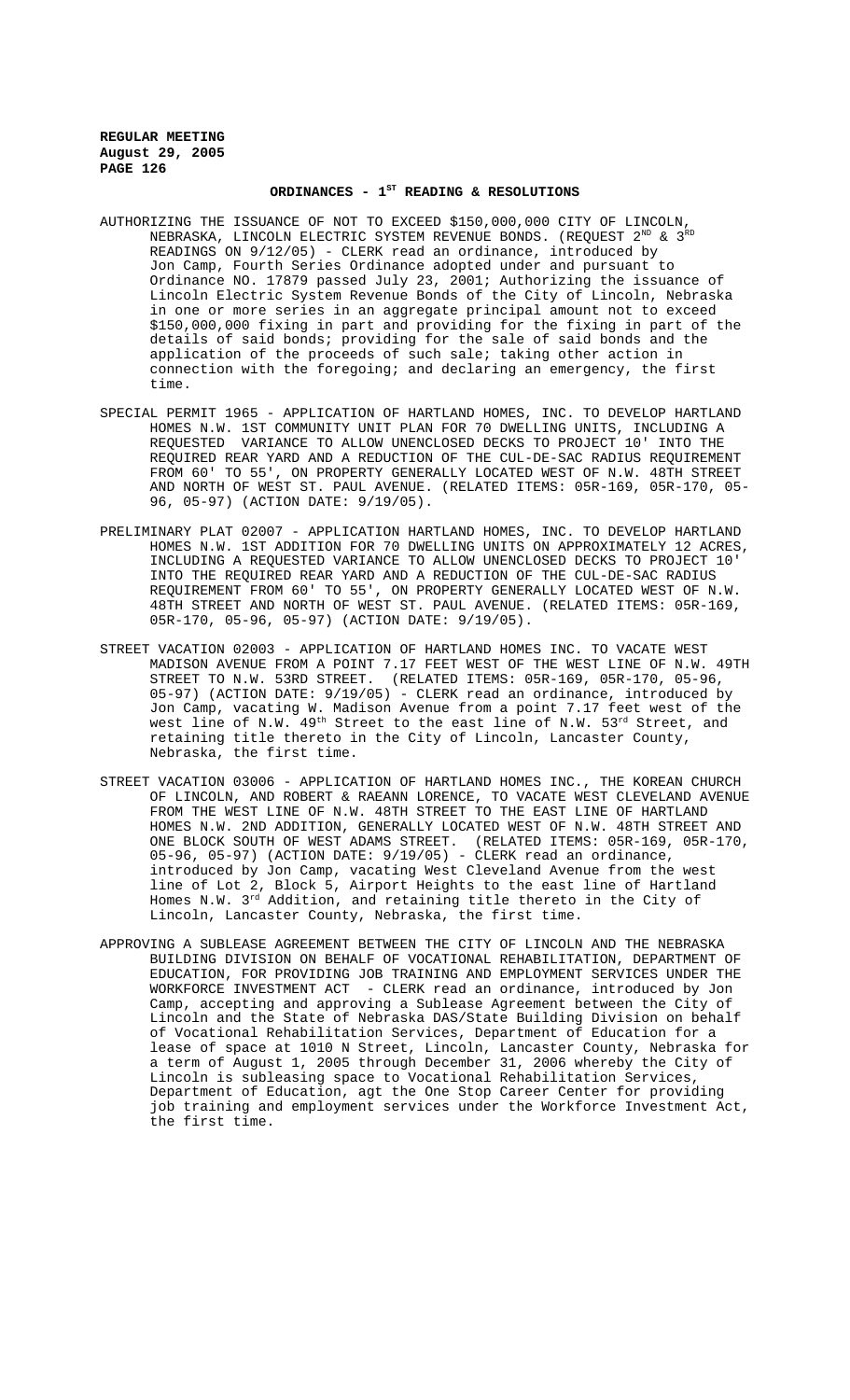- APPROVING A SUBLEASE AGREEMENT BETWEEN THE CITY OF LINCOLN AND THE NEBRASKA BUILDING DIVISION ON BEHALF OF NEBRASKA WORKFORCE DEVELOPMENT, DEPARTMENT OF LABOR, FOR PROVIDING JOB TRAINING AND EMPLOYMENT SERVICES UNDER THE WORKFORCE INVESTMENT ACT - CLERK read an ordinance, introduced by Jon Camp, accepting and approving a Sublease Agreement between the City of Lincoln and DAS/State Building Division on behalf of Nebraska Workforce Development, Department of Labor, for a lease of space at 1010 N Street, Lincoln, Lancaster County, Nebraska for a term of July 1, 2005 through December 31, 2006 whereby the City of Lincoln is subleasing space to Nebraska Workforce Development, Department of Labor, at the One Stop Career Center for providing job training and employment services under the Workforce Investment Act, the first time.
- CHANGE OF ZONE 05053 APPLICATION OF THE PLANNING DIRECTOR FOR A CHANGE OF ZONE FROM P PUBLIC USE DISTRICT TO R-3 RESIDENTIAL DISTRICT ON PROPERTY GENERALLY LOCATED AT N.W. 7TH STREET AND N.W. FAIRWAY DRIVE - CLERK read an ordinance, introduced by Jon Camp, amending the Lincoln Zoning District Maps attached to and made a part of Title 27 of the Lincoln Municipal Code, as provided by Section 27.05.020 of the Lincoln Municipal Code, by changing the boundaries of the districts established and shown thereon, the first time.

#### **ORDINANCES - 3RD READING & RESOLUTIONS**

- APPROVING A MANAGEMENT AGREEMENT BETWEEN THE CITY AND SMG TO PROVIDE FOR MANAGEMENT, MARKETING, ENTERTAINMENT, ADMINISTRATION, AND PROCUREMENT SERVICES FOR PERSHING MUNICIPAL AUDITORIUM FOR A FOUR-YEAR PERIOD BEGINNING SEPTEMBER 1, 2005 - CLERK read an ordinance, introduced by Annette McRoy, WHEREAS, the City owns and holds Pershing Municipal Auditorium for the benefit of the citizens of the City of Lincoln, the third time.
- MCROY Moved to pass the ordinance as read. Seconded by Cook & carried by the following vote: AYES: Camp, Cook, Eschliman, Marvin, McRoy, Newman, Svoboda; NAYS: None.

The ordinance, being numbered **#18604**, is recorded in Ordinance Book #25, Page

- CHANGE OF ZONE 04060 APPLICATION OF LARRY COFFEY FOR A CHANGE OF ZONE FROM AG AGRICULTURAL DISTRICT TO H-3 HIGHWAY COMMERCIAL DISTRICT ON PROPERTY GENERALLY LOCATED AT THE NORTHWEST CORNER OF N.W. 48TH STREET AND HIGHWAY 34 (Related Items: 05-124, 05R-201)- CLERK read an ordinance, introduced by Annette McRoy, mending the Lincoln Zoning District Maps attached to and made a part of Title 27 of the Lincoln Municipal Code as provided by Section 27.05.020 of the Lincoln Municipal Code, by changing the boundaries of the districts established and shown thereon, the third time.
- MCROY Moved to pass the ordinance as read.

Seconded by Eschliman & carried by the following vote: AYES: Camp, Cook, Eschliman, McRoy, Newman, Svoboda; NAYS: None; ABSTAINED: Marvin. The ordinance, being numbered **#18605**, is recorded in Ordinance Book #25, Page

APPROVING THE DEVELOPMENT AND CONDITIONAL ZONING AGREEMENT BETWEEN THE CITY AND LARRY COFFEY FOR A CHANGE OF ZONE FROM AG AGRICULTURAL DISTRICT TO H-3 HIGHWAY COMMERCIAL DISTRICT TO EXPAND AN EXISTING CONVENIENCE SHOP GENERALLY LOCATED AT THE NORTHWEST CORNER OF N.W. 48TH STREET AND HIGHWAY 34 (Related Items: 05-124, 05R-201)- CLERK read the following resolution, introduced by Annette McRoy, who moved its adoption:<br>A-83523 BE IT RESOLVED by the City Council of the City of Lincoln, BE IT RESOLVED by the City Council of the City of Lincoln,

Nebraska:

That the agreement titled Development and Conditional Zoning Agreement, which is attached hereto, marked as Attachment "A" and made a part hereof by reference, between the City of Lincoln and Larry Coffey, for a change of zone from AG Agricultural District to H-3 Highway Commercial District to expand an existing convenience shop generally located at the northwest corner of N.W. 48th Street and Highway 34, is approved.

BE IT FURTHER RESOLVED that the Mayor is authorized to execute the Development and Conditional Zoning Agreement on behalf of the City.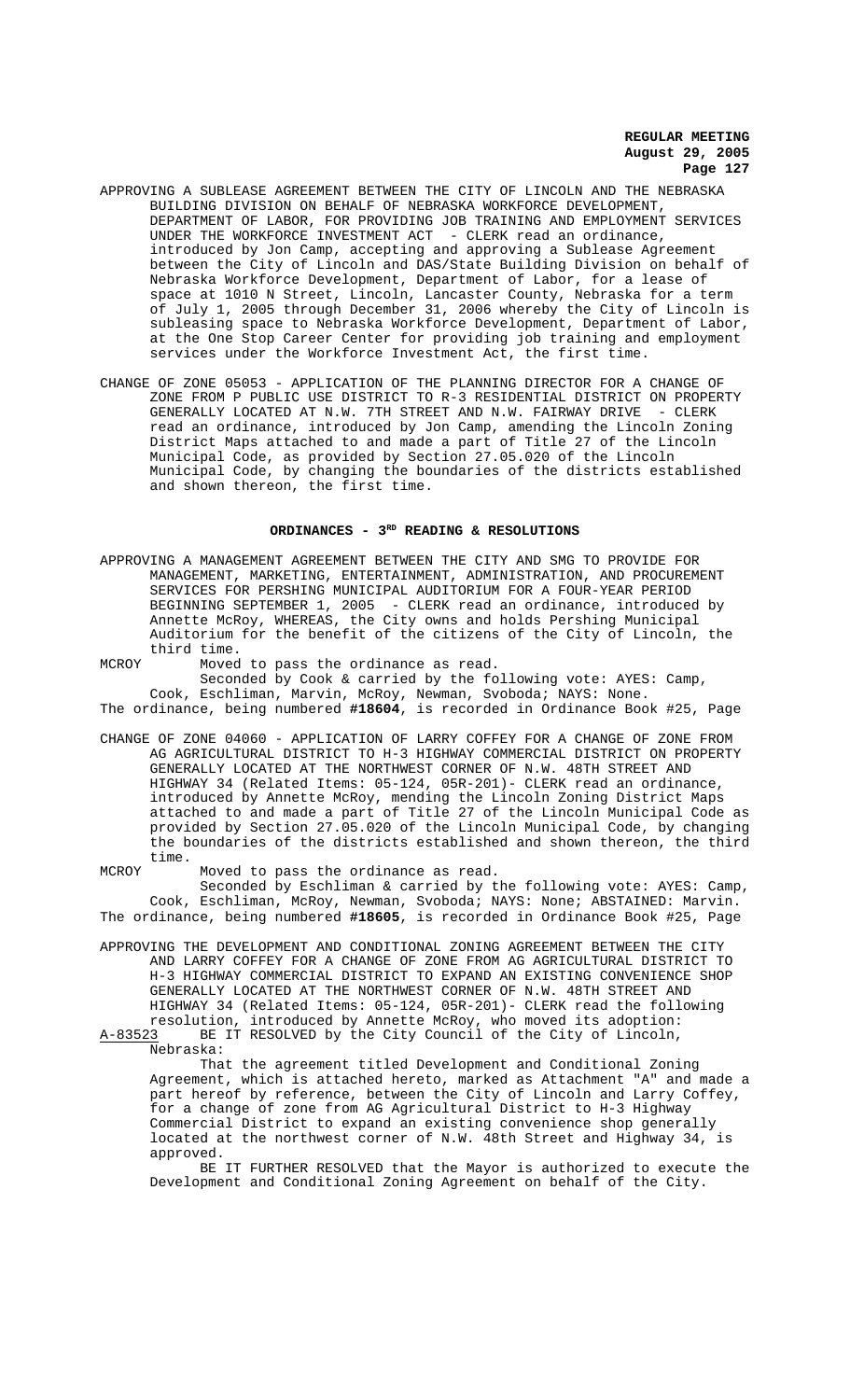BE IT FURTHER RESOLVED that the City Clerk is directed to return two fully executed copies of this Agreement to Rick Peo, Chief Assistant City Attorney, for distribution to the Owner. BE IT FURTHER RESOLVED that the City Clerk is directed to record the Development and Conditional Zoning Agreement or a summary memorandum thereof with the Register of Deeds, filing fees to be paid by the Owner. Introduced by Annette McRoy Seconded by Camp & carried by the following vote: AYES: Camp, Cook, Eschliman, Marvin, McRoy, Newman, Svoboda; NAYS: None.

CHANGE OF ZONE 05051 - APPLICATION OF STONE BRIDGE CREEK LLC FOR A CHANGE OF ZONE FROM AG AGRICULTURAL DISTRICT TO R-3 RESIDENTIAL DISTRICT AND R-5 RESIDENTIAL DISTRICT ON PROPERTY GENERALLY LOCATED AT N. 14TH STREET AND PENNSYLVANIA AVENUE - CLERK read an ordinance, introduced by Annette McRoy, amending the Lincoln Zoning District Maps attached to and made a part of Title 27 of the Lincoln Municipal Code, as provided by Section 27.05.020 of the Lincoln Municipal Code, by changing the boundaries of the districts established and shown thereon, the third time.

McRoy Moved to pass the ordinance as read. Seconded by Camp & carried by the following vote: AYES: Camp, Cook, Eschliman, Marvin, McRoy, Newman, Svoboda; NAYS: None. The ordinance, being numbered **#18606**, is recorded in Ordinance Book #25, Page

AMENDING CHAPTER 1.28 OF THE LINCOLN MUNICIPAL CODE RELATING TO REASONABLE ACCOMMODATION TO MORE ACCURATELY STATE THE REQUIREMENTS OF THE ACTS, TO PROVIDE ADDITIONAL APPLICATION REQUIREMENTS, TO MODIFY THE REFERENCE TO SECTION 1.28.050, AND TO REVISE AND SUPPLEMENT THE FACTORS TO BE CONSIDERED IN MAKING A DETERMINATION - CLERK read an ordinance, introduced by Annette McRoy, amending Chapter 1.28 of the Lincoln Municipal Code relating to reasonable accommodation by amending Section 1.28.020 to more accurately state the requirements of the Acts regarding reasonable accommodation; amending Section 1.28.030 to provide additional application requirements; amending Section 1.28.040 to modify the reference to Section 1.28.050; amending Section 1.28.050 to revise and supplement the factors to be considered in making a determination regarding the request for reasonable accommodation; and repealing Sections 1.28.020, 1.28.030. 1.28.040, and 1.28.050 of the Lincoln Municipal Code as hitherto existing, the third time.

McRoy Moved to pass the ordinance as read.

Seconded by Camp & carried by the following vote: AYES: Camp, Cook, Eschliman, Marvin, McRoy, Newman, Svoboda; NAYS: None. The ordinance, being numbered **#18607**, is recorded in Ordinance Book #25, Page

AMENDING CHAPTER 9.44 OF THE LINCOLN MUNICIPAL CODE RELATING TO FIREWORKS TO ADD A REFERENCE TO SECTION 9.44.080, TO LIMIT THE HOURS OF SALE OF PERMISSIBLE FIREWORKS TO CORRESPOND WITH THE HOURS WHEN PERMISSIBLE FIREWORKS MAY BE USED, AND TO EXPRESSLY DEFINE THE HOURS AND DAYS WHEN PERMISSIBLE FIREWORKS MAY BE DISCHARGED, EXPLODED, OR USED - CLERK read an ordinance, introduced by Annette McRoy, amending Chapter 9.44 of the Lincoln Municipal Code relating to Fireworks by amending Section 9.44.030 to add a reference to Section 9.44.080; and amending Section 9.44.080 to limit the hours of sale of permissible fireworks to correspond with the hours when permissible fireworks may be used, and to expressly define the hours and days when permissible fireworks may be discharged, exploded, or used; and repealing Sections 9.44.030 and 9.44.080 of the Lincoln Municipal Code as hitherto existing, the third time.

MCROY Moved to pass the ordinance as read.

Seconded by Camp & carried by the following vote: AYES: Camp, Cook, Eschliman, Marvin, McRoy, Newman, Svoboda; NAYS: None. The ordinance, being numbered **#18608**, is recorded in Ordinance Book #25, Page

#### **RECONSIDERATION & ACTION**

AMENDING THE PAY SCHEDULE FOR THE EMPLOYEE GROUP WHOSE CLASSIFICATIONS ARE ASSIGNED TO THE PAY RANGE PREFIXED BY THE LETTER M TO ADJUST THE SCHEDULES OF ANNUAL, MONTHLY, BIWEEKLY AND HOURLY PAY RANGE EQUIVALENTS - PRIOR to reading:

MCROY Moved to remove from Pending for Reconsideration. No second.